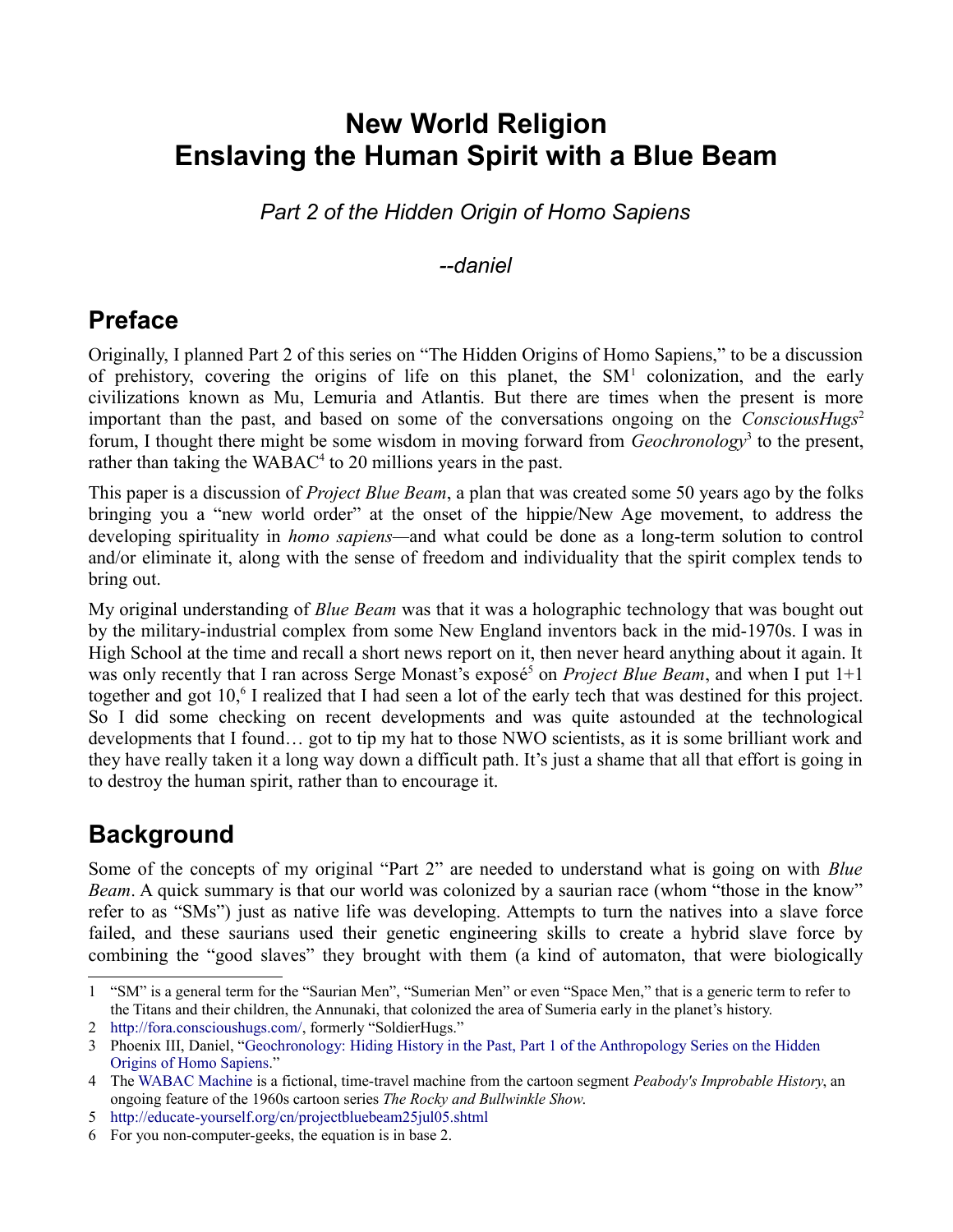unsuitable to the early, radioactive planetary environment), cross-bred with the local apes and Neanderthals, resulting in Cro-Magnon man. These stories formed the "creation of man" basis of many of the theologies we have today, which, of course, have been revised many times over the centuries to make them more acceptable, as mankind evolves and develops.

One thing that mankind has always been very skilled at is *historical revisionism*. That same revision process continues, under *Blue Beam*, where the old gods are now being supplanted by *ETs* (extraterrestrials) or the new fad, *EDs* (extra-dimensionals), to meet the demands of a more scientific and technical community. Out with the "chariots of fire" and in with the anti-gravity starships!

# **The Human Role: Slavery**

One of the obvious conclusions of this "hidden history" of mankind is that Cro-Magnon man was created for a *specific* purpose: to be *slaves to the gods* and *controlled* by their direct descendants, now known as the "New World Order."<sup>[7](#page-1-0)</sup> This modality of thought is ingrained in the genetic code of human biology, so it is difficult to *consciously* comprehend—let alone, consciously *override*. Even today, most people spend their lives looking for someone to follow, worship, or obey—whether it be a religious figure, new age guru, government bureaucrat, successful corporate leader, or movie star. Like a cog in a big machine, that's the role you were genetically engineered to fulfill: *slavery*.

The original colonists of our world were the race referred to in mythology as the *Titans*. Their descendants, known in Sumerian as the *Annunaki* (the Christian *Elohim*), became the basis for our classical gods—and the religious belief system *does not matter*, as they are *all* referring to the same group of SMs. What many people do not realize is that with some 5773 years of "royalty" in charge of the planet, they have managed to get control of *all aspects* of society. The 1978 British Sci-Fi series, *Blakes 7*, makes a good point of this in the episode, "Shadow" (an addictive drug), where Blake and his freedom fighters attempt to use the mafia-like *Terra Nostra* against a corrupt *Federation*, with a surprising conclusion:

- Avon: This is the I.D. of a guard I killed. He was a member of Federation security—a very special member. He was one of the President's *personal* security force.
- Blake: The President of the Federation *runs* the "shadow" operation.
- Avon: And since "shadow" is the basis of the *Terra Nostra*…
- Gan: I don't believe it!
- Blake: It's quite logical. To have *total control*, you must *control, totally*. Both sides of the law. The *Terra Nostra;* the *Federation*: two sides of the *same* power. The *same man of power*.
- Avon: Ironic, isn't it? We were hoping to use the *Terra Nostra* to attack the Federation, only to discover that it is already being used to support it.
- Vila: Where are all the good guys?
- Blake: You could be looking at them.

And we have the same situation, here: two aspects of the same power: *political* leaders and *religious* leaders. Two sides of the same, new world power. Whether you realize it or not, we are *already* operating under a "one world government," as well as a "one world religion," separated by artificial boundaries called *countries* and *faiths*, to be "divided and conquered" by a group that believes you should murder one another, simply because "they" were born on *that* patch of dirt, while "you" were

<span id="page-1-0"></span><sup>7</sup> The "New World Order" consists of the "royal" lines of kings, queens, presidents, multi-national corporate leaders, popes, gurus, priests, llamas, lords and ladies that run the governments *and* religions of the worlds. Also known as the "Cabal."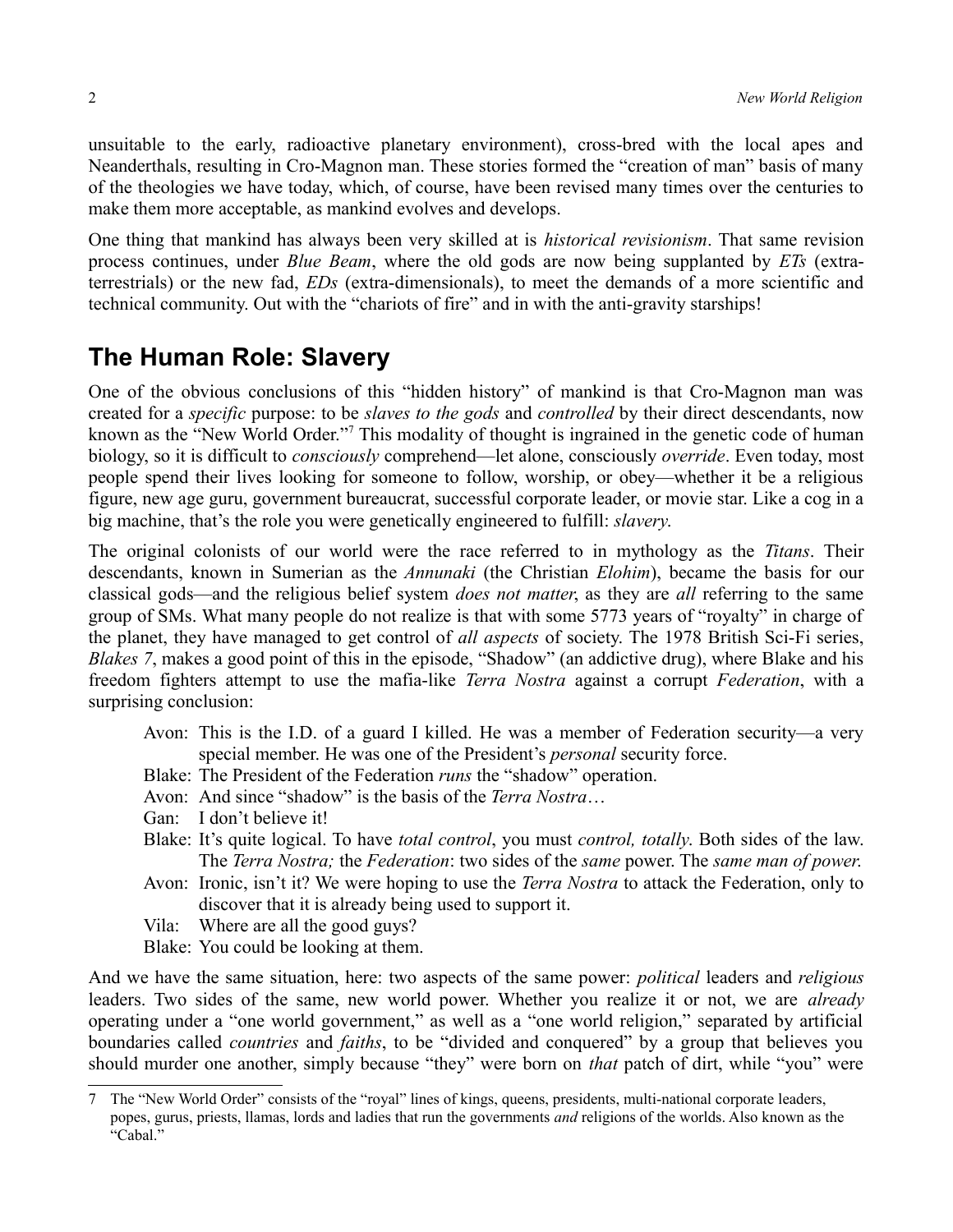born on *this* patch of dirt. Or perhaps you believe the Donut Diner employee's hats should be blue, while the "enemy" believes they should be red.<sup>[8](#page-2-0)</sup> They use *any* excuse for conflict, for without all these artificial "lines in the sand," we would probably get along just fine without their dictates.

One of the premises of faith is that "god," with whatever label you stick on him/her/it, is all-powerful, all-seeing and all-knowing… so what do gods need with slaves? Unless, perhaps, they are not as allpowerful as we have been led to believe.

By using the "theory of everything" concepts of Dewey Larson's *Reciprocal System* to get our planetary evolution data in the right direction, mythology and legend tell a slightly different story, one where the "gods" were an advanced, extra-terrestrial race that came here to exploit the riches of a newly forming planet. Based on the the minerals and materials collected, and remnants of fused, "green glass" indicating the use or testing of nuclear weapons around the world, they were probably *arms dealers*, not spiritual leaders. And when one examines mythology from that premise, there is a good deal of supporting evidence. The "like father, like son" or "created in God's image" behavior of humanity is strong evidence of that.

So why the need for slaves? The ancient gods were about as likely to go out and dig up radioactive elements with their hands as Hilary Clinton would be to sponsor a gun show. So they needed a large, *expendable* group to do their "dirty work." According to Sumerian legends, the automatons they brought with them from prior expeditions did not do well here on Earth and expired quickly maintenance was just too high for good productivity. Hence the need for a more genetically-compatible slave force, better equipped to do the work in this environment. And the "locals," the Neanderthals ("Yeti" or "Sasquatch" as we would call them today<sup>[9](#page-2-1)</sup>), did not seem to have much difficulty with the harsh, radioactive environment of early Earth. Sounded like a good mix for a hybrid; the slave mentality of the SM automatons, plus the sturdy genetics and robust bodies of the local inhabitants.

The early attempts were minor genetic alterations of the SM automatons, as the gods wanted to keep the slave mentality fully intact. But these original hybrid slaves turned out to be idiots, and they kept spilling the elixirs and tripping over the ottoman when entering a room<sup>[10](#page-2-2)</sup>—and something had to be done about that. Enki, the Annunaki "science officer" and Ninhursag, the "chief medical officer," came up with a plan to make these hybrids more intelligent, so they would be better slaves and able to anticipate the needs of the gods and fulfill them. But not *too* intelligent—that was reserved for the children of the gods, only, along with those tall hats they like to wear to either hide, or emulate, those extended craniums.<sup>[11](#page-2-3)</sup>



<sup>8</sup> From the British Sci-Fi series, *Red Dwarf*. The race of *felis sapiens* almost fought themselves to extinction over this issue, when in reality, the hats were supposed to be green.

<span id="page-2-1"></span><span id="page-2-0"></span><sup>9</sup> Pye, Lloyd, *Intervention Theory*, discussing the physical similarities between Neanderthal and the Yeti/Sasquatch creatures, postulating that Neanderthal continues on today *as* these species. A position I completely agree with.

<span id="page-2-2"></span><sup>10</sup> Dick Van Dyke, *The Dick Van Dyke Show,* introduction, where the character Rob Petrie pratfalls over the ottoman.

<span id="page-2-3"></span><sup>11</sup> The Annunaki descendants had large skulls, extending up and back, over which they wore hats and other decorations. People of "importance" emulate this behavior, such as religious leaders, wearing hats that extend up in a dome shape behind them. The extended cranium was an outward sign of being a descendant of a god.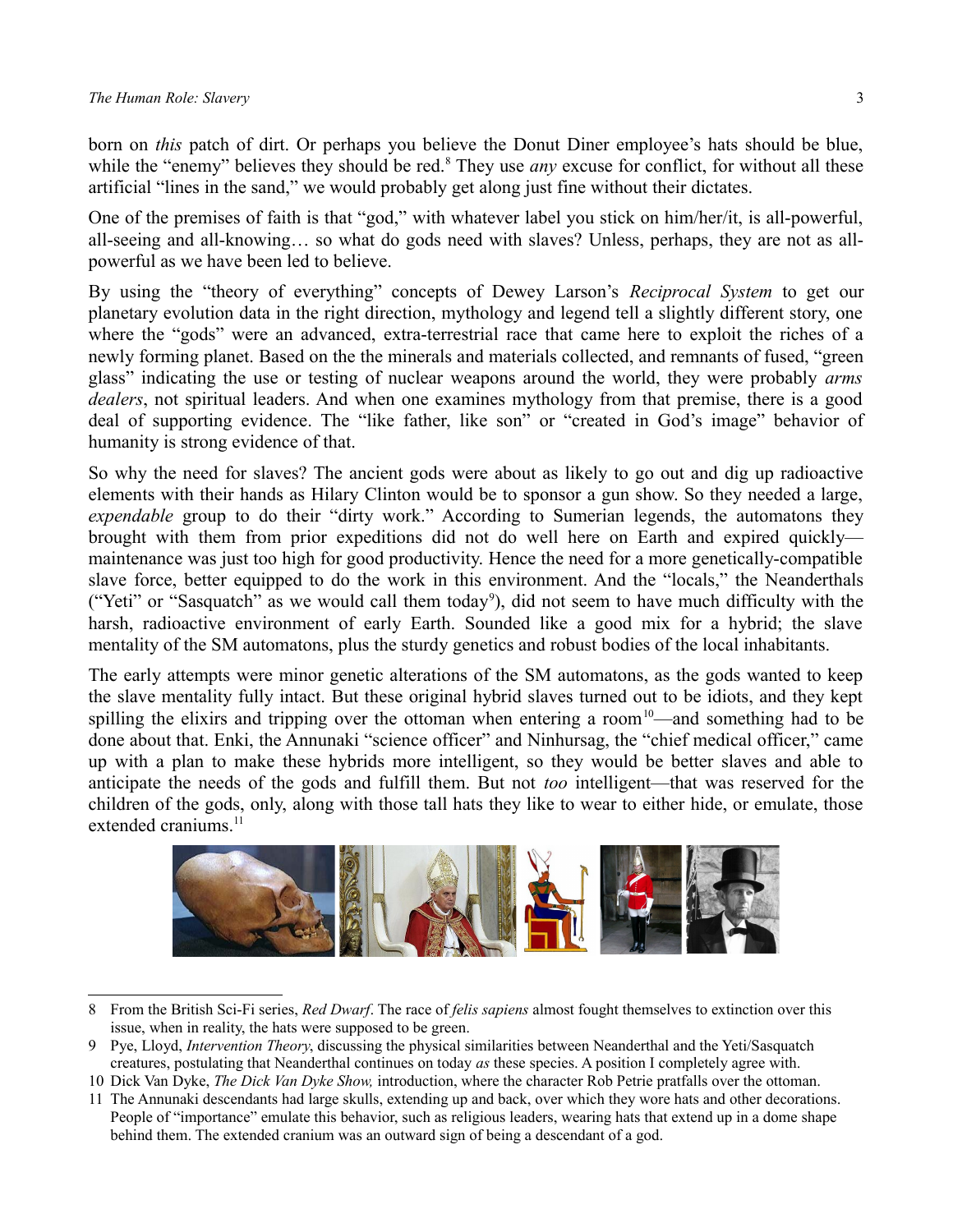Cloning was an unsure and time-consuming process, and Enki was in charge of that, so he got the idea to go behind the back of his brother, Enlil (General of the Annunaki military, always demanding more slaves) and did some unauthorized "updates." Enki introduced genetic modifications to the functional saurian-Neanderthal hybrid slaves in the laboratory cage, the guarded enclosure of  $E-DIN<sup>12</sup>$  $E-DIN<sup>12</sup>$  $E-DIN<sup>12</sup>$ , by introducing a retrovirus to make their test subjects more mammal-like, giving them this extra intelligence and the hominid ability to *reproduce* on their own.<sup>[13](#page-3-1)</sup>

So, "after the completion of the seven years, which he had completed there, seven years exactly, and in the second month, on the seventeenth day,"[14](#page-3-2) Enki, the saurian serpent, slithered into the guarded enclosure behind his brother's back, introduced a retrovirus into the food supply, and fed it to the test subjects. As the retrovirus did its work in altering the DNA, the saurian characteristics of the original slaves began to diminish and they became more ape-like, to the point of shedding their saurian skin and taking on a similar, hairy configuration of the Neanderthals. This resulted in the need for clothing, "and He made for them coats of skin, and clothed them, and sent them forth from the Garden of Eden,"<sup>[15](#page-3-3)</sup> to protect themselves from the elements—something unnecessary with the natural, saurian overcoat. The process took about a month, "and on the new moon of the fourth month, Adam and his wife went forth from the Garden of Eden, and they dwelt in the land of Elda, in the land of their *creation*<sup>[16](#page-3-4)</sup> to start a Cro-Magnon slave colony, under orders of the gods to till the fields, tithe the gods, and procreate more slaves for the other gods.

Things worked well. Plenty of new slaves being created in exponential series, and the gods were happy. Until a few of these new slaves started thinking for themselves and decided to tell the gods to "get stuffed" and set out on their own, leaving the colonized areas of the gods and heading out to parts unknown, where they could not be tracked nor controlled—the "barbarians" that refused to be told what to do, and preferred to live their own lives they way they saw fit.

# <span id="page-3-5"></span>**Chains Without Chains**

For a moment, let's jump ahead some 5773 years since Cro-Magnon departed the guarded enclosure of E-DIN, to the  $21<sup>st</sup>$  century, and take a look at where these slaves of the gods are, now.

The ancestral line of the Annunaki gods, what we call the "New World Order" (NWO), has successfully implemented their plans for keeping their slave society under control:

- *Physical slavery*: trapped within artificial, "political boundaries" known as *countries*, to keep the slaves as manageable groups, not allowing free access across the invisible borders without permission from the masters—and making darn sure they know where everyone is, after all, they don't want a repeat of the "barbarian" incident, where enough free-thinking men got together in one place to challenge the gods.
- *Economic slavery*: trapped within an artificial, "things of value" system, known as *money*, to keep the slaves from acquiring essential items like food and shelter, without the consent of their masters—*artificial people* known as *banks* and *corporations*. Also used as a reward system for "good slave behavior."

<span id="page-3-0"></span><sup>12</sup> A "garden" is short for a "guarded enclosure", so the "guarded enclosure of E-DIN" was later called the "Garden of Eden;" E-DIN being the Sumerian colony where the genetics laboratory (cage) was initially located.

<span id="page-3-1"></span><sup>13</sup> The SM automatons were not able to reproduce; they were a cloned species.

<span id="page-3-2"></span><sup>14</sup> Moses, *The Book of Jubilees*, Chapter 3, verse 17.

<span id="page-3-3"></span><sup>15</sup> *Ibid.*, Chapter 3, verse 26.

<span id="page-3-4"></span><sup>16</sup> *Ibid.*, Chapter 3, verse 32.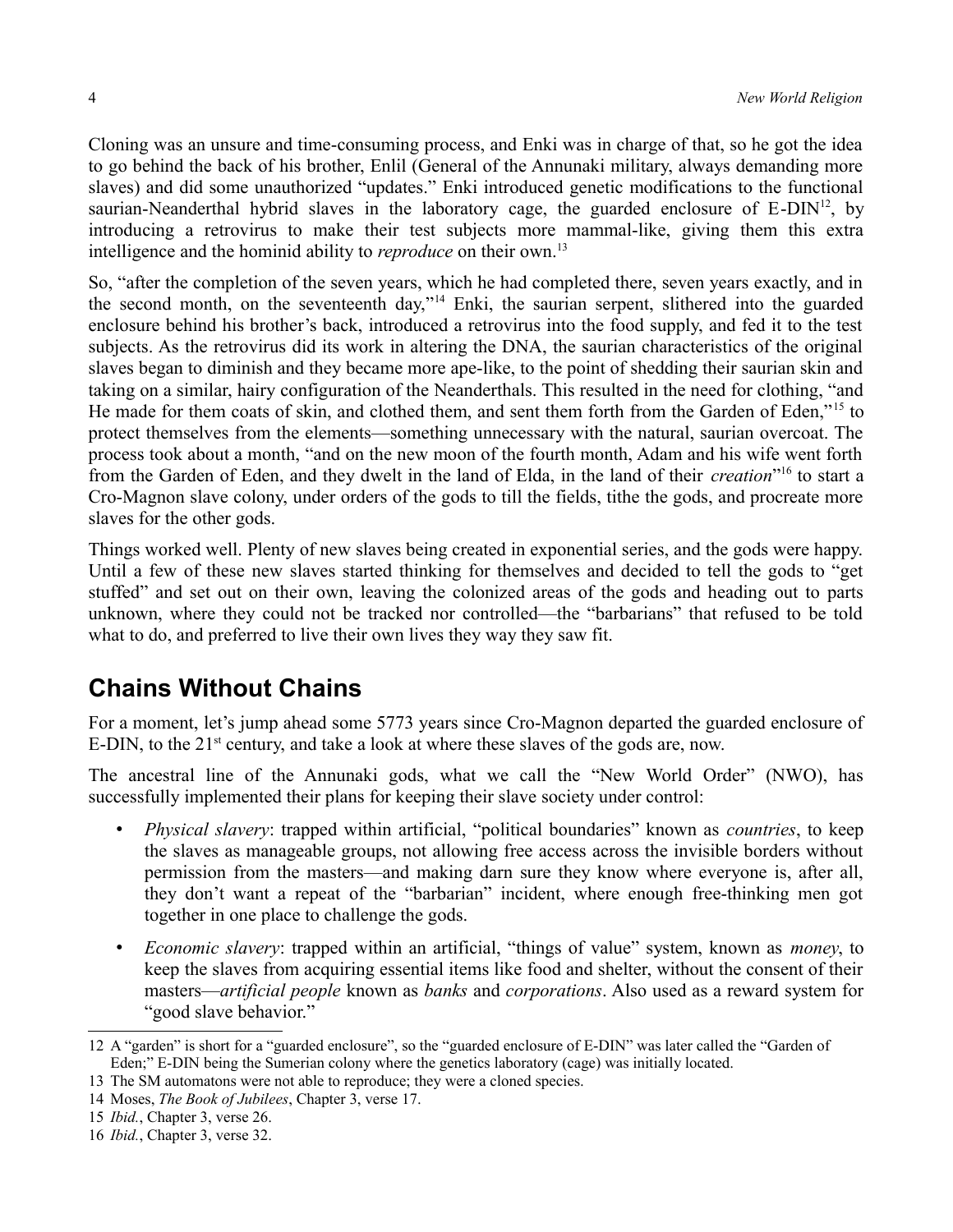- *Mental slavery*: trapped within an artificial "set of beliefs," known as *education*, where slaves are taught how to serve their masters, how to regurgitate what you are taught, and not question any belief, even if it is totally *backwards*.
- *Soul slavery*: trapped within an artificial "system of faith", known as *religion*, to externalize and restrict the growth of consciousness in an attempt to prevent the human soul from developing into an independent spirit.

As you can see, conformity and obedience is *rewarded*; difference (anti-social behavior) and independent thought is *punished*. People are still following the dictates of the gods, except these days we call them "lawyers," "politicians," and "priests," to name but the few. But not much has changed... obey or you will be punished. It doesn't matter if there was an actual crime or not, as the laws are full of "victimless crimes" that do nothing but attempt to legislate morality. We are *still* slaves to the children of the gods, and curiously enough, the *same*, genetic line of Annunaki descendants.

"… we should be trained from birth that we should all do what society wants us to do rather than what we want to do for ourselves; that because they have the technology to do it, no one should now be allowed to have their own individual personality."[17](#page-4-0)

## **Not So "Original" Sin**

It all started there, back at the guarded enclosure of E-DIN, when Enki boosted man's intelligence fully aware that intelligence, in Medieval Latin, is the *animus*—which means *spirit*. The concepts refer to the same thing, *intelligence* = *spirit*. Every life form has a soul,<sup>[18](#page-4-1)</sup> as that is part of the biological life unit. But only the more advanced life, what is termed "3<sup>rd</sup> density," has a *spirit complex*. (2<sup>nd</sup> density is just a mind/body complex.)<sup>[19](#page-4-2)</sup> The spirit complex is present at the onset of individuality and selfidentity, that very trait that manifested in the "barbarous" rebels of the early, Annunaki colonization.

Enki knew from the beginning that this genetic change would put their slave society onto a path that would eventually lead to a new, independent and intelligent species in the not-too-distant future. His father, An,<sup>[20](#page-4-3)</sup> was not too happy with that idea, but figured they had plenty of time to deal with it. His militant brother, Enlil,<sup>[21](#page-4-4)</sup> was furious with this "fall" of mankind, saying that Enki had polluted the genetic line of the slaves, and all man was contaminated with this "original sin" of genetic corruption.

"And so it begins…"[22](#page-4-5) the necessity to make sure the slaves *stay* slaves to the gods, and not evolve into their own, intelligent species. A plan originally spawned by the gods, implemented by the sons of the gods, and enforced by their "royal, blue blood" descendants—those wonderful folks we now refer to as the New World Order. Things worked well for centuries, until the advent of the "printing press, v2.0" the massive publishing capability of the World-Wide Web, where all these patriot and sovereign "barbarians" were able to get together to free humanity from the despotism of the royal lines.

<span id="page-4-0"></span><sup>17</sup> Monast, Serge, ["Project Blue Beam,](http://educate-yourself.org/cn/projectbluebeam25jul05.shtml)" 1994.

<span id="page-4-1"></span><sup>18</sup> The *soul* (or *mind*, in the context of mind/body/spirit), represents the cosmic (antimatter) aspect of the *life unit*, as defined by Dewey B. Larson in his book, *Beyond Space and Time*.

<span id="page-4-2"></span><sup>19</sup> Phoenix III, Daniel, ["Extra-Dimensional & Extra-Terrestrial Entities,](http://reciprocalsystem.org/PDFa/EDsETs%20(Phoenix%20III,%20Daniel).pdf)" for a description of densities and dimensions.

<span id="page-4-3"></span><sup>20</sup> An, Anu, or El was the Titan father and leader of the Annunaki (the sons of An) or Elohim (sons of El), depending on the cultural reference. An/El was the leader of the expedition; the Annunaki/Elohim were his pure-blood descendants.

<span id="page-4-4"></span><sup>21</sup> Enlil was also known as Jehovah, Zeus, Jupiter, Odin, Wotan, and a host of other names, after displacing An for control of Earth. He is the big "god" that is in to obedience, punishment, worship and killing everyone that challenges him, with a preference for beam weapons, the "lightning bolts" he throws.

<span id="page-4-5"></span><sup>22</sup> Ambassador Kosh, *Babylon 5*, episode "Chrysalis."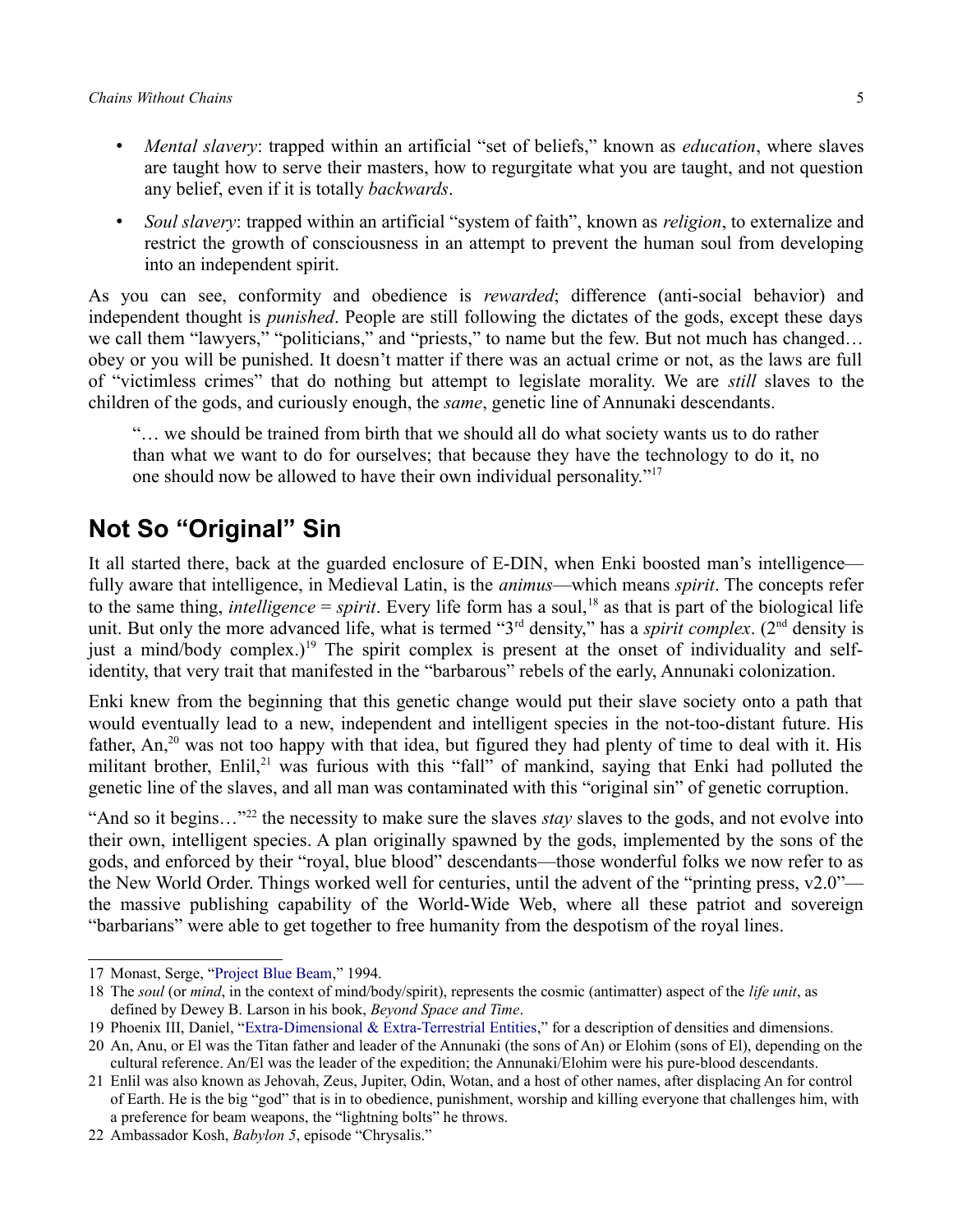Failing to achieve control over the Internet hardware and with ongoing (as of yet, unsuccessful) attempts to control "surfing" of the web, they targeted the weakest link in the system, the community of social media users, and started introducing all sorts of "insiders" with promises of freedom, ascension and free junk, cell phones, MP3 players, replicators, RVs, bank handouts, and the like, in hopes that the resulting viral spread of these ideas would overwhelm any real, pertinent information. And that plan has been working quite well, to date.

But these slaves that would not be assimilated and were still demanding freedom, created a major problem for the world leaders—one that needed to be addressed, and addressed in such a way as the slave would become *willing* slaves, once again. A condition of *voluntary servitude* is a much more desirable situation, as it becomes self-regulating; those in service will do all the dirty work for the elite, as they will do almost anything to keep from losing their handouts.

### **Project Blue Beam**



*Illustration 1: The Taelon Earth Final Conflict*

Back in 1994, Canadian journalist Serge Monast (deceased) wrote an exposé on a secret NASA project known as *Blue Beam*. These Air Force types do like the blue symbolism, as they deal with the sky. But let's take a look at some older symbolism, first, to see if we spot any other meaning.

In J. E. Cirlot's *A Dictionary of Symbols*, "Blue is the darkness made visible,"[23](#page-5-0) while "beam" comes from the Latin *radiare*, to radiate, or *radio*. So the "blue beam" is to use some radiative process to make something appear from the darkness. With that in mind, let's examine what Monast revealed, before he "died."

Monast's dissertation broke *Blue Beam* down into four sections:

### *1. Engineered Earthquakes and Hoaxed "Discoveries"*

To use the archaeological version of *false flag* operations to "discover" buried, ancient tablets and artifacts that were prepared in advance and hidden so they could be found by "useful idiots"<sup>[24](#page-5-1)</sup> after a seismic event dislodged them. These tablets, scrolls and artifacts reveal that existing religious doctrine is wrong, and "God's words" are lies.

It is well known that if you want to pull off a massive deception, always include some *truth*, and this is the case here. Yes, our religious doctrines have been greatly edited since their inception, done by those in power (politically or religiously), to stay in power. Those many people that have studied the ancient texts and done some of their own translations, realize that *all* religious doctrine stems from the same source: the Sumerian gods. Only the names have been changed to protect the guilty, and cause divisions of faith where there would otherwise be none. After all, if religious fanatics realized that they are all worshiping the *same* god, why would they ever engage in Holy Wars?

However, these "discovered" texts will *not* tell you of a common, religious ancestry, as that would *unite* people into a one-world religion that the NWO *could not claim ownership of*, and not be able to

<span id="page-5-0"></span><sup>23</sup> Cirlot, J. E., *A Dictionary of Symbols*, Dorset Press, 1971, p. 54.

<span id="page-5-1"></span><sup>24</sup> Wiktionary: "One who is seen to unwittingly support a malignant cause through their 'naive' attempts to be a force for good."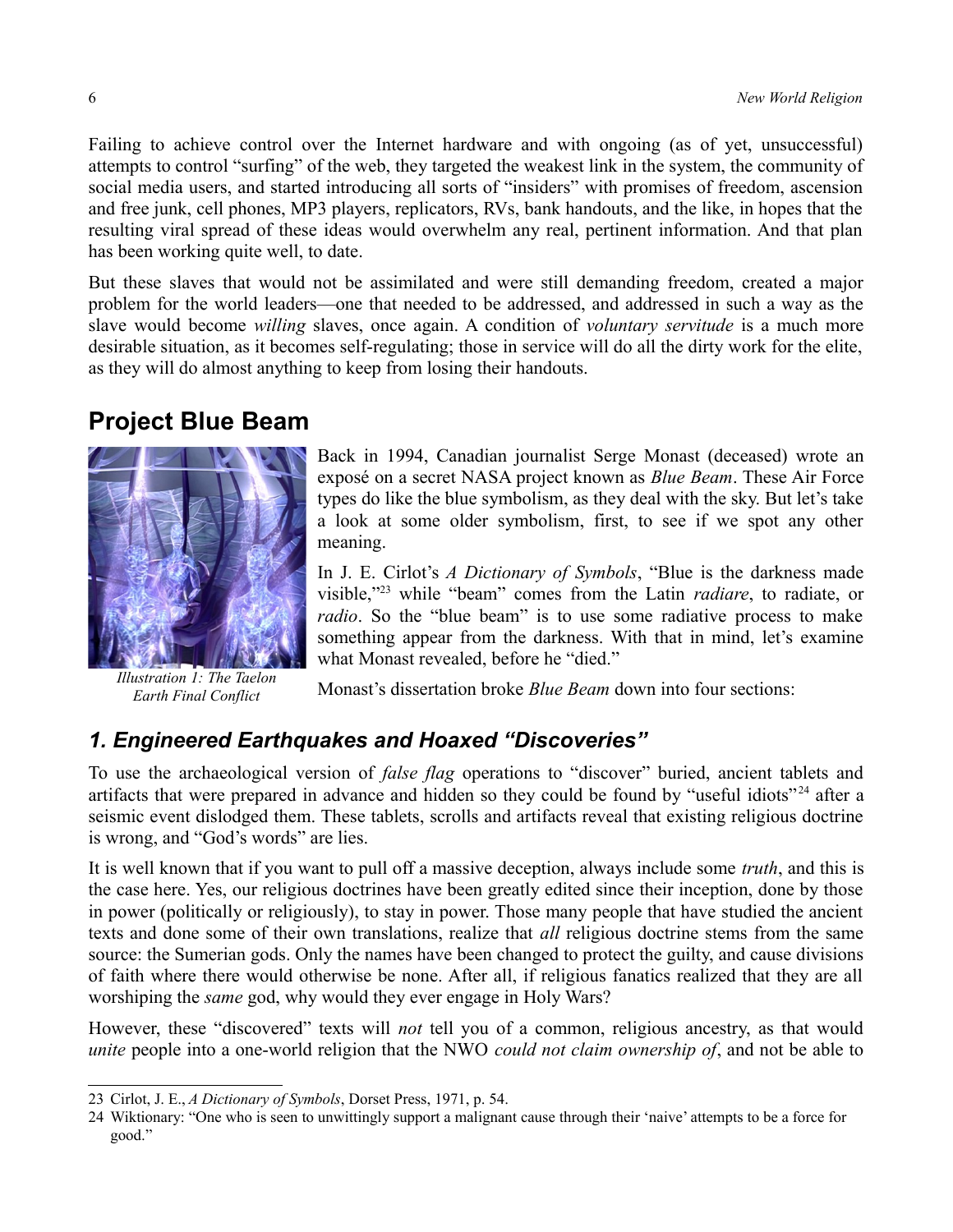position themselves as "intercessors" between you and your god/gods—a position they like to be in, as you, accepting them as the voice of god, will do what they say, *without question*. That's "faith." They want *willing* slaves.

So what will these earth-shaking discoveries reveal? To determine that, one must examine the *desired outcome* of the "discovery."

The current movement against the NWO (or "Cabal") is being driven primarily by *Christians*, and the Christian doctrine is currently the largest in the world, at  $33.39\%$ <sup>[25](#page-6-0)</sup> If these discoveries were to prove the Christian doctrine is *correct*, that would solidify the anti-NWO movement, and the New World Order will end up in the FEMA camps they created to put "we barbarians" in.

However, if they were to discover that Christianity is *false*, very few Christians would believe it, and again, may result in more anti-NWO patriotism. So one of the obvious goals is to disrupt the Christian doctrine to break up their leadership of the freedom movements. To do that, they are going to need an army—and not one from the United Nations, but from a "competing doctrine."

Number 2 on the list of major religious groups, holding 22.74% of the world belief, is *Islamic Muslims*. What a surprise, looking at the current, American Presidency.<sup>[26](#page-6-1)</sup> Put on your thinking caps and do a "what if?" some ancient discovery proves that Islam is the *correct* doctrine, and Christianity including the Patriot movement—is nothing but a bunch of heathens. Holy Wars, Batman! With 56.13% of the world population trying to kill each other off, that should address that "depopulation agenda" they also desire. Two birds with one stone—a faked, stone artifact, that is.

#### *2. The Big Space Show in the Sky*

"War on Earth is fast becoming obsolete. It will be replaced by war between planets. It would do good for every nation on Earth to *unite together* in order to form a common front against possible attack by people from other planets."<sup>[27](#page-6-2)</sup>

Monast's second phase was the "return" of the ancient *Holy Men*, "as is" for the less technically inclined, or as "ETs" for those that have watched *Star Trek* and know about holodecks.<sup>[28](#page-6-3)</sup> This would be done using the actual blue beam hardware to produce three-dimensional holograms in the sky, coupled with technology that allows the transmission of voice (in any language) directly into the a person's skull. This technology has been around for many years, and was even demonstrated by Jesse Ventura on *Conspiracy Theory*. And as we all know, technology you see demonstrated on television is the *obsolete* stuff; they are well past sending "channeled" biocommunications from Ming the Merciless into people's brains (also known as "synthetic telepathy"[29](#page-6-4)) and can now transmit the full spectrum of *feelings*, *thoughts* and *stimuli*, to generate the responses they desire in an untrained mind.

Imagine, if you will, a gun that shot "anger," instead of bullets. Point it at someone, pull the trigger, and that person will experience the emotion of anger. How will the brain respond? Since you are feeling anger, obviously there *must* be something for you to be angry about, and it isn't the mysterious stranger

<span id="page-6-0"></span><sup>25</sup> Wikipedia on "Major religious groups," from the 2010 edition of *The World Factbook*.

<span id="page-6-1"></span><sup>26</sup> Barack Hussein Obama, aka Barry Soetoro.

<span id="page-6-2"></span><sup>27</sup> A quote allegedly made by General Douglas McArthur, as stated on the British Sci-Fi series, *UFO*, episode "The Dalotek Affair." Of course, if he did make that statement publicly, it would be a bit of an admission on what they had planned, and as we all know, governments tend to live in the State of Denial.

<span id="page-6-3"></span><sup>28</sup> A holodeck is a computer-generated, artificial environment that is virtually indistinguishable from the "real thing."

<span id="page-6-4"></span><sup>29</sup> O'Loughlin, James, "Method and device for implementing the radio frequency hearing effect," United States Patent #6,470,214, October 22, 2002.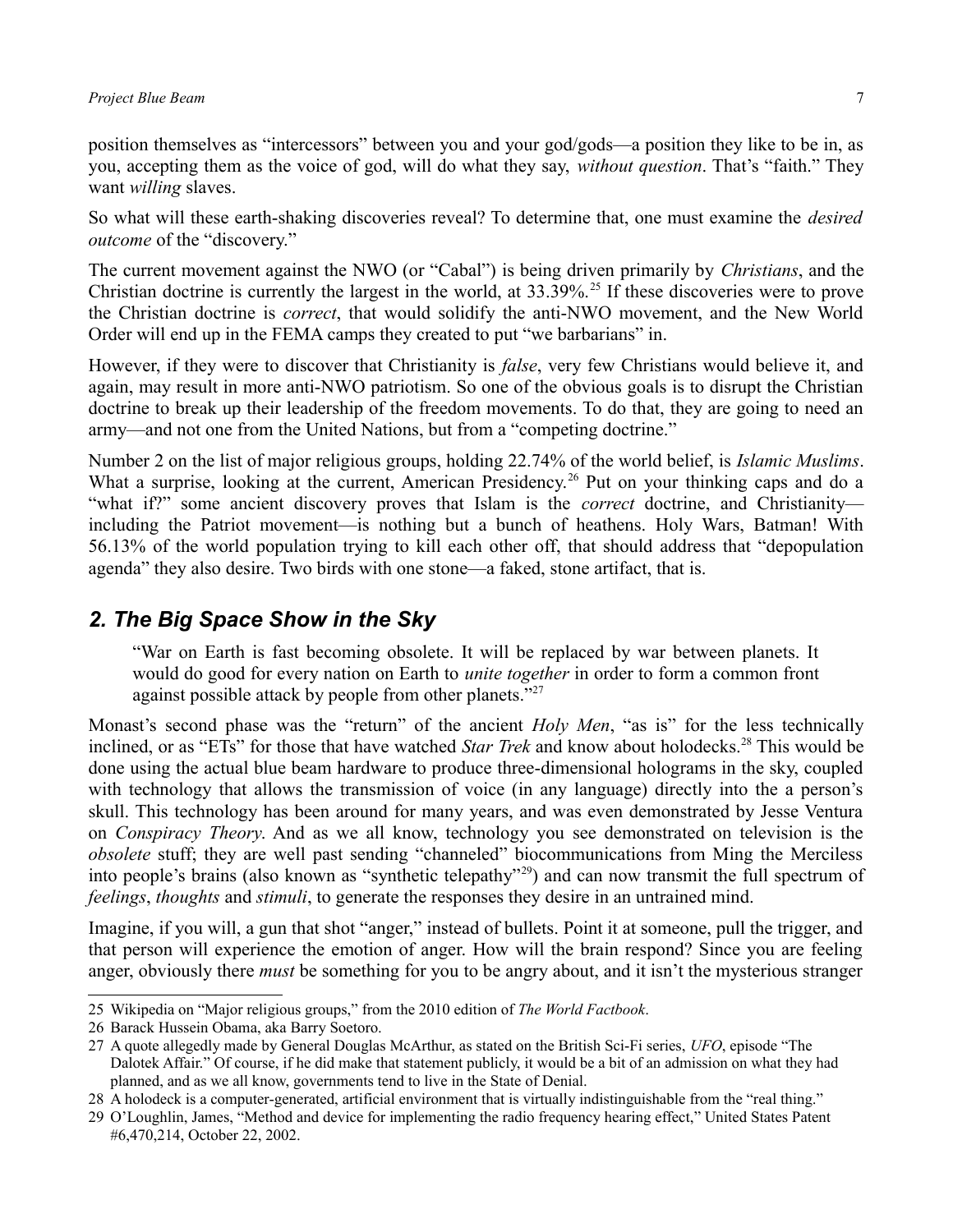pulling the trigger that you have no awareness of. Your mind *will search for something*—anything that it can use for an "excuse" to justify that feeling of anger, whether it be some perceived injustice from your boss at work, or your spouse spending too much money on shoes. The feeling is there, so the brain *will find something* to explain it. Then you *will act* upon that anger, causing harm or damage. A bullet may only injure a single person, but someone influenced by rage could cause a riot—a significantly more effective bioweapon. And you remain completely ignorant of the actual source. The ability to "shoot emotions" is a powerful technology and one that can be used to make a staged experience very convincing, because you "feel" it is "true," rather than determine it through rational processes (even though feelings are, technically, a rational valuing system.<sup>[30](#page-7-0)</sup>)

As Monast states, "Enough truth will be foisted upon an unsuspecting world to hook them into the lie. Even the most learned will be deceived."<sup>[5](#page-0-4)</sup> Of course, if you've been reading my other Papers, you know that the "most learned" usually have everything *backwards*, so these new "truths" will just be an extension of more "backwards" information, to keep the "learned experts" on television, convincing everyone of their truth.

At the culmination of the "big show in the sky," the projections of Jesus, Mohammad, Buddha, Krishna, Matraia, Maitreya, Drake and others, will all merge into one—after the "experts"<sup>[31](#page-7-1)</sup> provide the correct explanations of the mysteries and revelations disclosed, so they are interpreted correctly.

According to Monast, "This one god will, in fact, be the 'Antichrist,' who will explain that the various scriptures have been misunderstood and misinterpreted, and that the religions of old are responsible for turning brother against brother, and nation against nation, therefore old religions must be abolished to make way for the new age, new world religion, representing the one god Antichrist they see before them." As mentioned, a good deception always has a bit of truth, and the truth here is that the scriptures *have* been misinterpreted—deliberately—to keep humanity divided and conquered through the artificial boundaries of faith. The deception is that the problem is *religion*, not the *religious leaders*. Most religions tell you to "love thy neighbor;" it's the religious *leaders* that tell you to murder him.

One of the big unknowns is exactly how many people will be suckered in to this light show. There has been a lot of Science Fiction around since the inception of *Project Blue Beam*, so there may be quite a few people that question the special effects, flooding YouTube with videos of "pixel errors" on the projected face of God. So there is a backup plan, if not enough people buy the "company God" line… a taste of Armageddon: those "messiahs" get revealed as demonic ETs whom let loose the dogs of war upon a *suspecting* people, via the use of our own "Star Wars" program, the Strategic Defense Initiative (SDI). This was successfully tested on the World Trade Center.<sup>[32](#page-7-2)</sup>

But fear not, for out of the ashes will arise a super-secret government agency, as it does in virtually *every* Sci-Fi movie, paid for by trillions of your tax dollars that has super-secret technology that can defeat the rampaging, holographic aliens, win the war, and stand ready as "heroes" so the masses can bow and scrape before them, again as willing slaves. Of course, you only need holographic phasers to defeat holographic aliens, so the technology "revealed" may also be more of a light show, than a reality.

This phase of the project has some options:

<span id="page-7-0"></span><sup>30</sup> Dr. Carl G. Jung defines both *thinking* and *feeling* as rational, valuing systems attached to the "irrational" valuing systems of sensation and intuition, respectively. Within the context of the *Reciprocal System*, *sensation* is associated with the 3D, spatial senses, interpreted by thinking, and *intuition* is associated with the 3D, temporal senses (psychic ability), interpreted by feelings.

<span id="page-7-1"></span><sup>31</sup> *Expert*, definition: A person who knows more and more, about less and less, until they know everything about nothing.

<span id="page-7-2"></span><sup>32</sup> See the research of Dr. Judy Wood,<http://www.drjudywood.com/>regarding the technology used to destroy the World Trade Center and nearby buildings.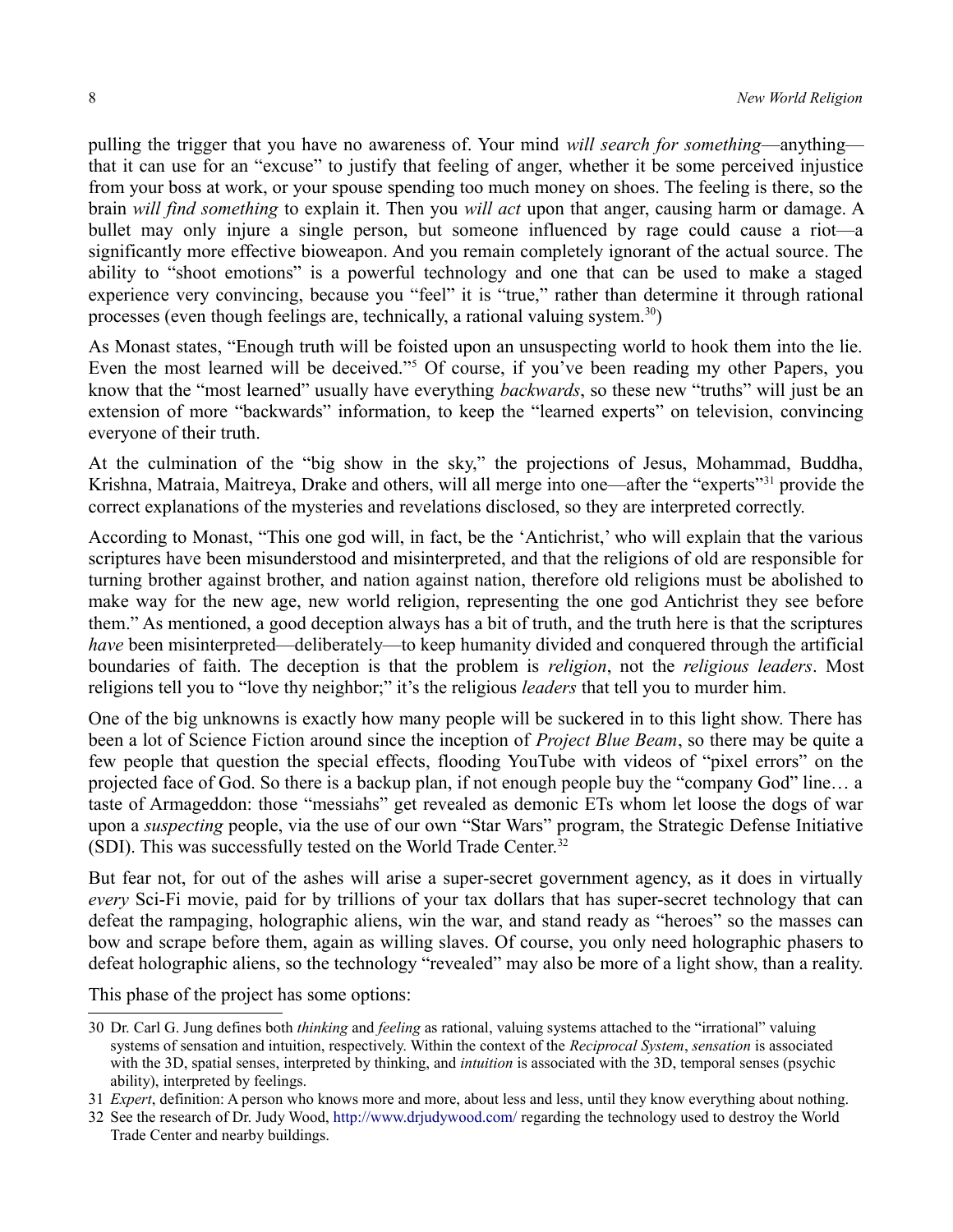- 1. People accept the return of the ancient messiahs (not likely in industrial societies), go through their raptures, and become willing slaves to the "god appointed representatives" in the NWO.
- 2. The messiahs turn out to be "friendly ETs," here to harvest mankind with a mass ascension to higher states of being... they are here "To Serve Man"<sup>[33](#page-8-0)</sup> and hand out all sorts of free toys, like Star Trek replicators and free energy devices.
- 3. The messiahs are cast as demonic, evil ETs, that blast the large cities into ruins and send the people scrambling to the New World Order for protection.

They have done a good job setting up their win-win-win scenario.

#### *3. Psycho-Terrorism: Artificial Thought and Communication*

"Clearly, psychotronic weapons already exist; only their capabilities are in doubt. That is not to say that problems do not exist with the weapons and the concepts. At the present time, unpredictable systems failure and difficulty in controlling testing are major weaknesses."[34](#page-8-1)



*Illustration 2: The Visitors Provide Bliss for Humanity From the television series "V," 2009.*

Psychotronic weapons are actually *biological* weapons, as they are used to target biological systems, in particular, the brain and its "software," the mind. The range of concepts is wide; for the *Blue Beam* applications, the form of "psycho-terrorism" they need is to invoke *emotional states* that are associated with the archetypal images being projected. Most people will trust their feelings over rational thought, so if God is up there trying to make logical arguments for His existence and return, most people will not believe it. But, if they are filled with joy and bliss, or depending on the scenario,

fear and terror, they will *react* before they *think* and consciously *act*. *Reaction* is *predictable* and *programmable*. *Action*, a *free will* choice is not. As to the kind of programmed reaction, Monast continues:

"Naturally, this superbly staged falsification will result in dissolved social and religious disorder on a grand scale, each nation blaming the other for the deception, setting loose millions of programmed religious fanatics through demonic possession on a scale never witnessed before."<sup>[5](#page-0-4)</sup>

Of course, the sudden, unexpected arrival of godlike aliens from a vastly superior world would be quite a shock to human society, so society had to be *prepared* for such an arrival, even if it was all faked with fancy, human technology. In order to do so, new information would have to be presented to "civilized" man at an early enough age for them to consider it, and remain in social media sufficiently long so they teach their young to accept it. This normally requires two *generations*, [35](#page-8-2) where the first generation is

<span id="page-8-0"></span><sup>33</sup> "Wait! It's a cookbook!" *The Twilight Zone*, "To Serve Man," 1962, based on Damon Knight's short story.

<span id="page-8-1"></span><sup>34</sup> Alexander, Lieutenant Colonel John B., "The New Mental Battlefield: Beam Me Up, Spock," *Military Review*, December, 1980, page 53.

<span id="page-8-2"></span><sup>35</sup> The period of time for a newborn to grow up and create another newborn. With the current state of "delayed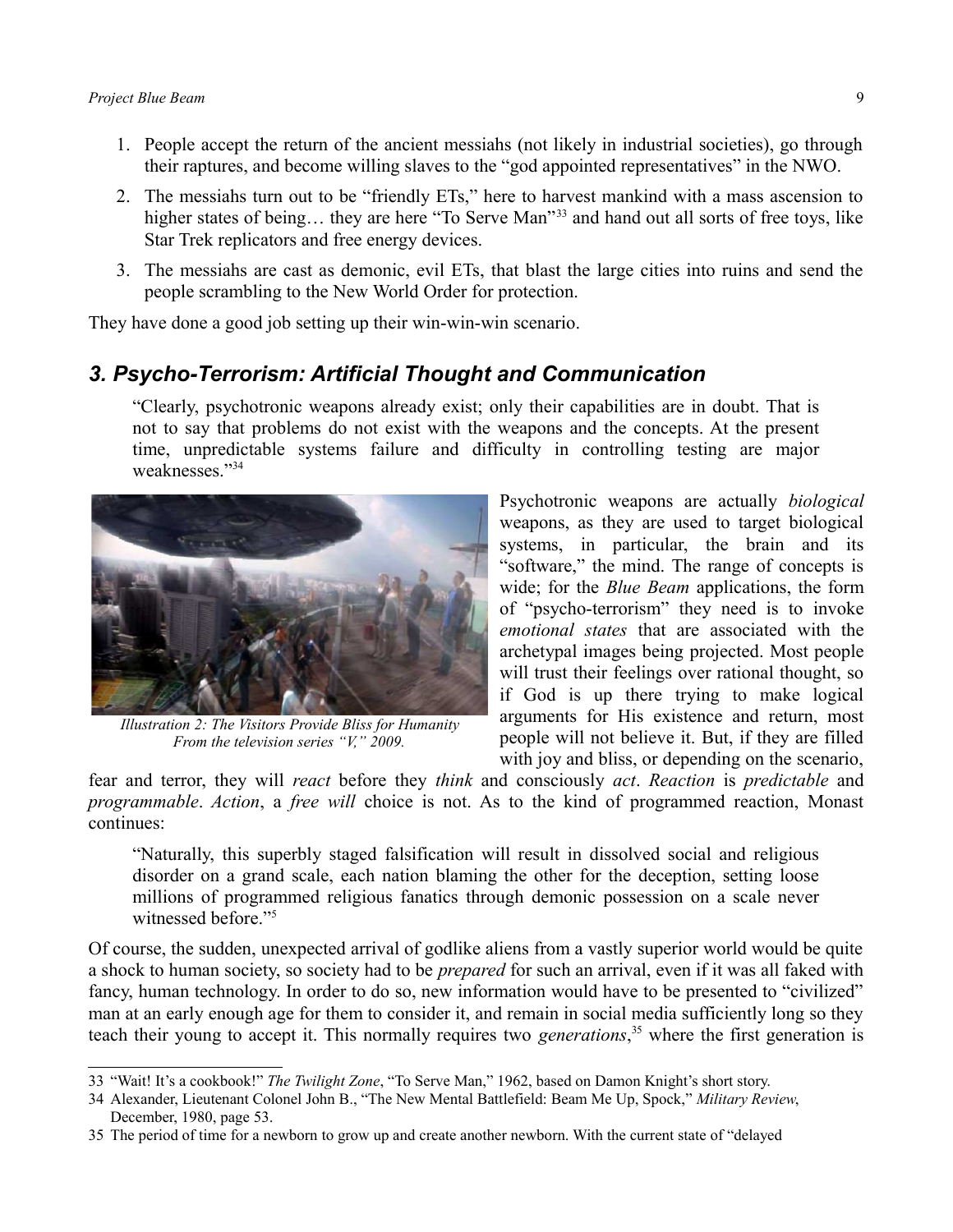introduced to the concept, gets to live with it for long enough that it becomes safe and mundane, then pass it along to their progeny, whom accept it as "matter of fact." In industrialized countries, the human generation is about 25 years; the time it takes for a newborn to grow up, get fully programmed into society, reproduce, and educate their young. So a proper preparation of this kind of event needs planning and about *50 years* to execute.

Currently, society is very accepting of "aliens" and the ET concept, because it has been around since the hippie movement in the mid-1960s. Guess what… that's 50 years ago. Society has been fully "prepped" and is ready to be fully "conned."

The quotation made by Lieutenant Colonel Alexander starting this section was made in *1980* psychotronic weapons were well under way by then, including "synthetic telepathy," the use of transmitters to put voices directly into the heads of unsuspecting people. Curiously enough, the early 1980s was also the start of the "channeling" craze—no longer the typical mediumship of the earlier years communicating with the spirits of the deceased, but now with a new twist: aliens from outer space, other planets and other dimensions.<sup>[36](#page-9-0)</sup>

Monast's inferences are that all this channeled information, purportedly from extraterrestrials, is nothing more than *propaganda* in an attempt to control the spiritual development of man by keeping the "god" concept externalized—simply shifted over from the old gods, to the new ETs. But still the same group pulling the strings.

The development of synthetic telepathy could not have happened at a more opportune time, as it coincided with the "recreational drug" craze that breaks down many of the mental inhibitions to radical ideas. Or, perhaps, the drug craze was *introduced* at the same time to assist in the acceptance of this new form of "C3."[37](#page-9-1) Regardless of which came first, the result was the same: *success*. They were able to introduce all sorts of "new age" concepts into a willing population, for an agenda that was planned for execution some half a century later. If anything, the New World Order are *patient* folks.

### *4. Universal Supernatural Manifestations via Electronics*



*Illustration 3: The Ghost Shift Doctor Who, "Army of Ghosts"*

"Seeing is believing," right? If you are making plans to control the spirit of an evolving species, that necessitates being able to create *convincing imagery*—not just in the sky, but in the minds of those you wish to control. It is not a new theme; it has been used on the BBC series, *Doctor Who*, a number of times, from the "ghost shift" from the Season 28 episode, "Army of Ghosts,"[38](#page-9-2) all the way back to the 1968 episode, "The Invasion,"<sup>[39](#page-9-3)</sup> where the Cybermen added a "micro monolithic circuit" to the then popular transistor radio that allowed them to take control of human minds, via the "cyber control signal" beamed from space.

<span id="page-9-0"></span>adolescence" in civilized societies (do not start a family until out of college), the generation is approximately 25 years. 36 Actual extraterrestrial contacts with "regular" people were jammed in the late 1950s, as the contacts were usually radio

based (typically Morse code)—*direct* contact, *not* telepathic or channeled.

<span id="page-9-1"></span><sup>37</sup> *C3* is a military term for "Command, Control & Communication" of human activity.

<span id="page-9-2"></span><sup>38</sup> *Doctor Who* (#10, David Tennant), "Army of Ghosts," written by Russell T. Davies. Aired 1-Jul-2006. The ghost shift was a technology used to transmit images from a parallel universe to the present one, that had the appearance of ghosts.

<span id="page-9-3"></span><sup>39</sup> *Doctor Who* (#2, Patrick Troughton), "The Invasion," written by Derrick Sherwin from a story by Kit Pedler. Aired 2-Nov-1968 through 21-Dec-1968. The Cybermen used hidden electronics to hypnotically control the world population.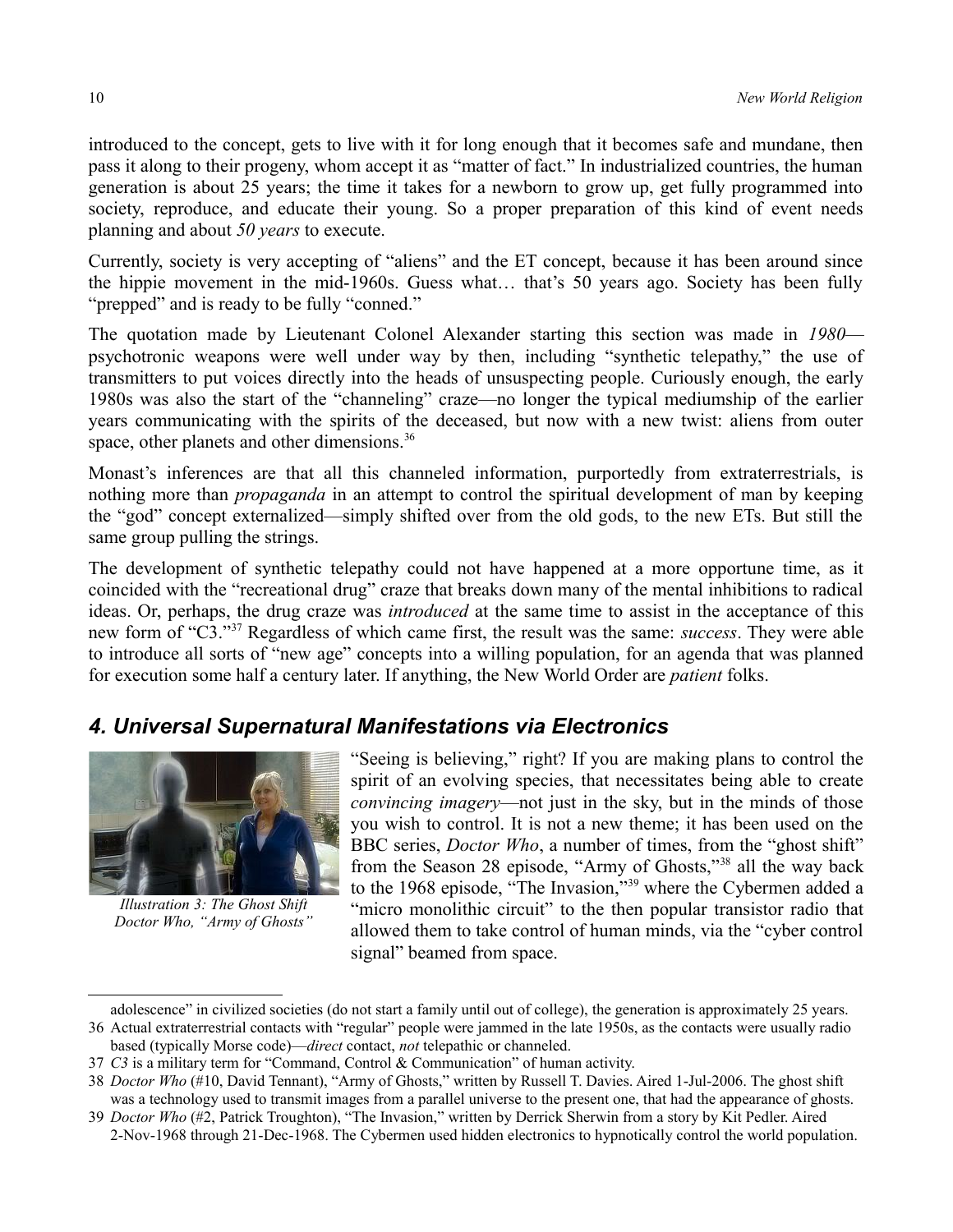#### *Project Blue Beam* 11

That old *Doctor Who* episode actually had the right idea. To introduce subconscious signals into any kind of media stream, you do not embed it in the *media* where it could be discovered or filtered out, but *into the equipment* used to express that media directly into the brain: MP3 players, cell phones, computers, televisions, radios and the like. These days, they are all "micro monolithic circuits," whose functions are buried deep at the atomic level of integrated circuitry, so you could put anything in there without the public every becoming aware of its function. When it comes time to activate, all one would have to do is to broadcast that "cyber control signal" across the global, cellphone network, and out the 6 *billion* cellphones where it will not only effect the owner of the phone, but most likely many others in the immediate vicinity. Back in 1968, a *two transistor* radio was "hot stuff." A typical, multi-core CPU chip these days has over *two billion* transistors. That's a lot of logic, and as it is said, "the best place to hide a tree is in a forest."



Knowing that the technology is not only available, but *implemented* globally, allows us to examine Monast's final section in detail, revealing that the technology is currently available to "rewrite" the software of the human brain via electronic devices in close proximity. Before long, *Blue Tooth*, or should I say, *Blue Beam Teeth*, will be taking another big bite out of freedom, controlling the *electronics* of your mind. And while you are at it, don't forget to have your kids "chipped," so "you" know where they are, at all times. After all, it's for *your* benefit and has *nothing* to do with global domination and willing slavery.

Monast defines what he believes will be the final stages of the process of taking control, not only of the body and mind, but of the newly-evolving spirit:

1. "It will begin with some kind of worldwide economic disaster. Not a complete crash, but enough to allow them to introduce some kind of inbetween currency before they introduce their electronic cash to replace all paper or plastic money."[5](#page-0-4)

It does not take much "surfing the net" to discover that this is already well under way, with projects like OPPT (One People's Public Trust), Neil Keenan and his "global funds," revaluation (RV) of Iraqi Dinars, free "replicators" for the good slaves to fill their lives with material possessions, "reset" of the banking system to remove all the debt you've run up with uncontrolled spending… the list just goes on and on, and the one thing they all have in common: they are all *handouts:* you get *something for nothing*. Nature uses the "handout" concept frequently—the only difference is that Nature calls it: *bait*.

2. "The second is to make the Christians believe that the Rapture is going to occur with the supposed divine intervention of an alien (off-world) civilization coming to rescue earthlings from a savage and merciless demon. Its goal will be to dispose of all significant opposition to the implementation of the New World Order in one major stroke, actually within hours of the beginning of the sky show!"[5](#page-0-4)

The *same pattern*, except instead of handouts, we have the "savior," another old concept where one entity is burdened with the job of saving the *helpless* people, via *intervention*, the "mass arrests" of a corrupt, political or commercial system, or *rescue* via "harvest" or "mass ascension" to a higher state of being where you escape the system of oppression. Again, it requires you to do nothing except kick back, pop another brew, and "enjoy the fireworks." Convincing people that they are helpless is a good way to reduce opposition.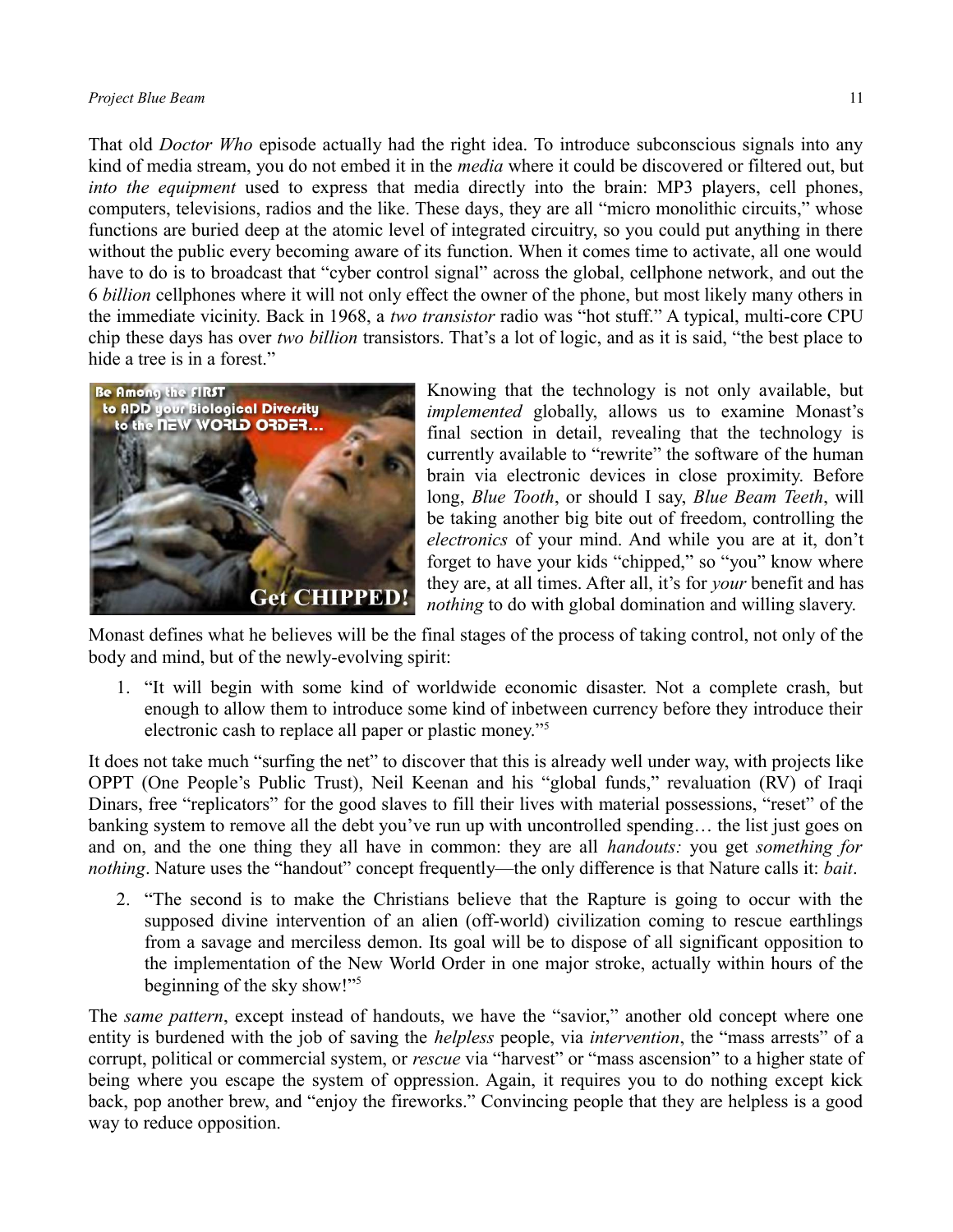3. "The third orientation in the fourth step is a mixture of electronic and supernatural forces. The waves used at that time will allow 'supernatural forces'<sup>[40](#page-11-0)</sup> to travel through optical fibers, coaxial cables (TV) electrical and phone lines in order to penetrate to everyone at once through major appliances. Embedded chips will already be in place. The goal of this deals with global Satanic ghosts projected all around the world in order to push all populations to the edge of hysteria and madness, to drown them into a wave of suicide, murder and permanent psychological disorders. After the *Night of the Thousand Stars*, worldwide populations will be ready for the new messiah to re-establish order and peace at any cost, even at the cost of abdication of freedom."[5](#page-0-4)

This is the natural consequence of a fear-based society; to push the level of fear and misunderstanding so high, a person cannot operate within their own world view and then takes their own life, or goes on an uncontrolled rampage—a form of "assisted suicide;" the ultimate *Manchurian Candidate* that did not even need to be put through a mind control program—they just make use of the hopes and fears already in place, through the careful nudging of mass media. If a *willing slave* is "set free," they will do *anything* to find a new master to bring meaning and purpose back to their life.

# **The Mind Has No Firewall**

In the old days, a "firewall" was just a noncombustible wall designed to protect a structure from fires. That wall could either confine the fire to a specific building or protect a building from an outside threat. Computer "firewalls" do the latter; it acts as a barrier surrounding your computer to protect it from external damage in the guise of computer viruses, unsolicited commercial advertising (SPAM) and the like.

Your brain and mind are much like a computer and its software, where by default, the "mental firewall" is *switched off*, allowing itself to be constantly infected from the outside, from the direct programming of "education," to the subtle mechanisms of subliminal advertising, synthetic hypnosis, subconscious suggestion and a myriad of other processes.

However, these processes are only effective when you are *unaware* of them. The purpose of this Paper, as well as my other Papers on a variety of topics, is *to make you aware* of what is potentially going on around you, so *you have the option* to switch that firewall *on*. And should you switch it on, like any piece of new software, it will take some "tuning" to get it working properly, filtering out the "cyber control signals" attempting to influence your behavior. But remember, that in our society, "where ignorance is bliss, 'tis folly to be wise."<sup>[41](#page-11-1)</sup>

Will taking up arms against this technological oppressor accomplish anything? In my opinion, *no*. "A leader does not need guns or knives to give him authority. His weapon is *intelligence*."[42](#page-11-2) Turn on your mental firewall. Stop being subconsciously influenced. *Become intelligent*. Know what you do, and why you do it. Then you will see that there is another way, a "natural consequence" of biological evolution that has been slipping between the cracks, where those in power hope you will never look. As Roger Damon Price described it in a British television series back in 1973, the future of mankind are *The Tomorrow People*. [43](#page-11-3)

<span id="page-11-0"></span><sup>40</sup> Communication through 3D time, the cosmic aspect of the life unit where feelings and intuition dominate.

<span id="page-11-1"></span><sup>41</sup> *The Thomas Gray Archive*: "Ode on a Distant Prospect of Eton College" (Lines 99.3-100.5)

<span id="page-11-2"></span><sup>42</sup> Sister George (Stella Stevens), *Where Angels Go, Trouble Follows!*, Columbia Pictures, 1969.

<span id="page-11-3"></span><sup>43</sup> Price, Roger Damon, *[The Tomorrow People](http://en.wikipedia.org/wiki/The_Tomorrow_People)*, Thames Television for ITV Network, 1937-1979.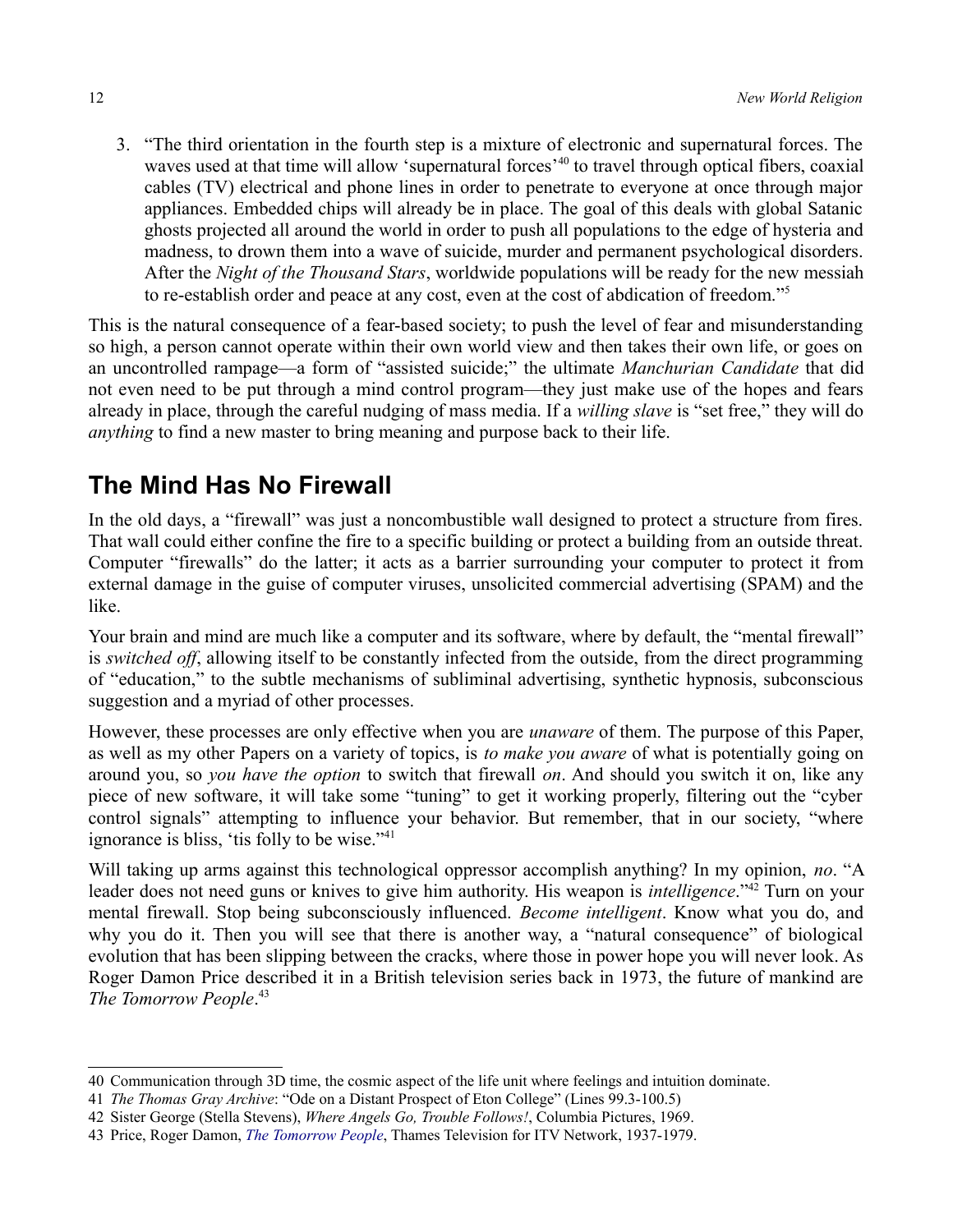## **Resistance is Futile; Evolution is Effective**

In Price's series, *The Tomorrow People*, young people developed ESP, "extra sensory perception" or "psychic ability," what we call nowadays, *psionics*. These *homo novus*<sup>[44](#page-12-0)</sup> shared a specific world view centered around personal evolution to become peaceful explorers of the universe. As an impressionable teenager at the time, it was one of those public television shows that my friends and I would rush home to watch, as it gave us hope that there *just might be a chance* that we could grow up in a world that worked together for the betterment of mankind—even if *children* had to lead the way.

Within the framework of the *Reciprocal System* of theory, psionics are a *natural consequence* of the continued evolution of life units, creating a new, third level of existence for mankind (the first level being the *inanimate*, and the second being *biological* organisms). Because of this *theory of everything* basis, man, left to his own mechanisms, will *eventually outgrow* the need for competition, rivalry and fighting, and evolve into an *ethical being*, with the tools, knowledge and compassion necessary to work in rapport with all life. Some are already standing on that threshold, however there are sinister forces at work, as described earlier, that are *consciously* trying to prevent this evolution of mankind. As Larson describes, ethical man is an evolving subset of Cro-Magnon man—not many, but some:

"It is therefore evident that we cannot equate man with the Level 3 structure in the same manner that we were able to equate life with the Level 2 structure. Rather, we will have to identify the Level 3 structure with an idealized kind of human: an *ethical man*, let us say, giving the term "ethical" a very broad meaning. The boundary line between Level 2 and Level 3, then, is not between *animal* and *man*, but between *man* and *ethical man*. However, much of the human race is partly across the boundary; that is, each of these many individuals is at some times, and to some degree, under the domination of the Sector 3 control unit rather than the Sector 2 life unit."[45](#page-12-1)

Larson continues to analyze his "Level 3" and the influences of the Sector 3 *control unit* that creates an ethical consciousness, determining that this is where mankind exhibits his finest features: rapport, compassion, moderation, self-sacrifice and the conscious use of psionic skills, since both halves of the universe, the physical/material and the metaphysical/cosmic, are available to consciousness. When someone, of any age, comes under the influence of these Sector 3 control units, their motivations switch from the biologic *rivalry of competition*, to the ethical *rapport of cooperation*: they become a Tomorrow Person. And it is a "no turning back" situation—once you access that level as part of your being, you begin to *understand* things for what they are—not just *see them* as presented to you, which is why the New World Order folks must prevent this evolution from happening. It cannot be turned back once it does, so as long as you are following their artificial paths to ascension, trapped within their artificial boundaries, resistance *is* futile. Cross the lines that aren't actually there, and you'll find evolution *is* effective.

### **The Boundaries of Your Mind**

The boundaries discussed in the ["Chains Without Chains"](#page-3-5) section are psychological constructs, programmed into you at birth. They are **not** *natural* boundaries. Forget about them for a while; forget your faith, your patriotism, your corporate loyalty. When you bring those walls down, you can get a

<span id="page-12-0"></span><sup>44</sup> Originally *homo superior* in the series, later changed to *homo novus* (new man) to better describe the Tomorrow People as the next stage in human evolution, rather than a Hitler-style superior race.

<span id="page-12-1"></span><sup>45</sup> Larson, Dewey B., *[Beyond Space and Time](http://library.rstheory.org/books/bst)*, North Pacific Publishers, Portland, OR, 1995, [page 82.](http://library.rstheory.org/books/bst/07.html#Page%2082)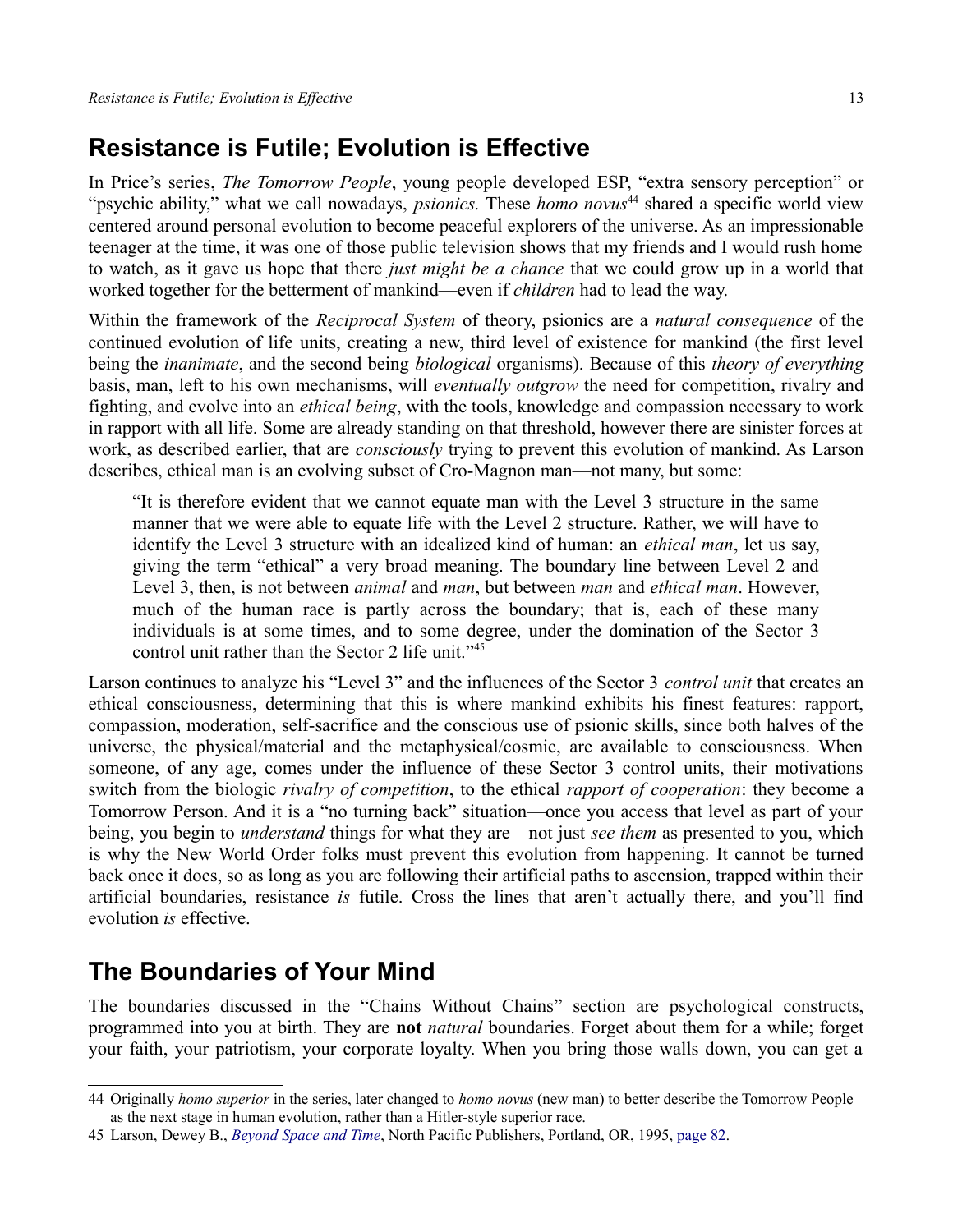look at what it is that has been *blocked* from your consciousness by *The Powers That Be*. Knowledge is power, and the most powerful knowledge are the secrets behind those artificial walls in your mind.

In case you hadn't noticed, I am a proponent of Dewey Larson's *Reciprocal System of theory*, which is technically a "TOE," a *theory of everything*. And it is a simple one, using natural consequences from a ratio of space to time, called motion (though I am the first to admit that Larson does not do a good job explaining his ideas). It is not a popular theory because it is a consequence of *nature*, not of *mathematics*. Conventional science demands a TOE that *proves that they were right*—not one that says they screwed up from the start and spent the last 300 years making a total disaster of everything.

When trying to learn Larson's concepts, one spends more time *unlearning* what they've been taught, as they were taught everything *backwards*. And that's the key to dealing with the evolution of the human spirit—to throw a monkey wrench into the plans of the New World Order—just jump their walls and you'll find that mankind, a bizarre, interplanetary slave hybrid, has more potential than any other species in this part of the galactic neighborhood. And believe me, our neighbors are well aware of that fact.

Since Project Blue Beam is primarily focused on extraterrestrials and aliens, let's *unlearn* a few things about "who's who" and "what's that" in the neighborhood.

# **Unlearning: Breaking Down Artificial Barriers**

In *The Universe of Motion*, [46](#page-13-0) Larson outlines a process to construct an *entire universe* that only requires two things: *gravity* and the *cosmic microwave background radiation* (CMBR). The process is simple; gravity aggregates radiation into particles, particles into atoms, atoms into aggregates, aggregates into stars, stars into galaxies and so forth. Gravity is a *natural consequence* of matter, so all you really need is a *constant influx of matter* from somewhere. Larson identifies the origin of the CMBR as *not* a "leftover from the Big Bang," which one would think would have run out of juice by now, but from the *cosmic sector*, [47](#page-13-1) the realm of 3D time known in conventional science (and science fiction) as the *universe of antimatter*.

Stellar and galactic combustion processes are based on "age limit" fission in the *Reciprocal System*, which are constantly pushing matter to faster-than-light speeds, as exhibited by RF and X-ray emissions<sup>[48](#page-13-2)</sup> of both. Once you move faster than light, you are moving in 3D time, not 3D space, so our half of the Universe is sending over it's own "*material* microwave background radiation" to the cosmic sector, where it built a cosmic universe in 3D time, which is always sending us back its "antiradiation" as the CMBR. That's the *reciprocal relation* at work, and why the *Reciprocal System* is named "Reciprocal." It is always a constant exchange.

So, the first lesson to be unlearned is that the CMBR is a *constant influx of matter* from 3D time. As such, it was *not created* by a Big Bang, and since *nothing else* is needed to create a Universe, there was *no* Big Bang needed, either!

So when ETs or channelers tell you all about them being the "best bang since the Big One,"<sup>[49](#page-13-3)</sup> they are lying. They are stooges for the NWO, trained by those conventional scientists that believe in the Big Bang theory, or just "useful idiots."

<span id="page-13-0"></span><sup>46</sup> Larson, Dewey B., *[The Universe of Motion](http://library.rstheory.org/books/uom/index.html)*, North Pacific Publishers, Oregon, USA, 1984.

<span id="page-13-1"></span><sup>47</sup> The *cosmic sector* was named as such, because it was identified as the source of cosmic rays and radiation by Larson.

<span id="page-13-2"></span><sup>48</sup> Larson, Dewey B., ["Astronomical X-Ray Sources,](http://reciprocalsystem.org/PDFa/Astronomical%20X-ray%20Sources%20(Larson,%20Dewey%20B).pdf)" *Reciprocity* V, № 1, page 3.

<span id="page-13-3"></span><sup>49</sup> Gallumbits, Eccentrica, *The Hitchhikers Guide to the Galaxy*, opinion of Zaphod Beeblebrox.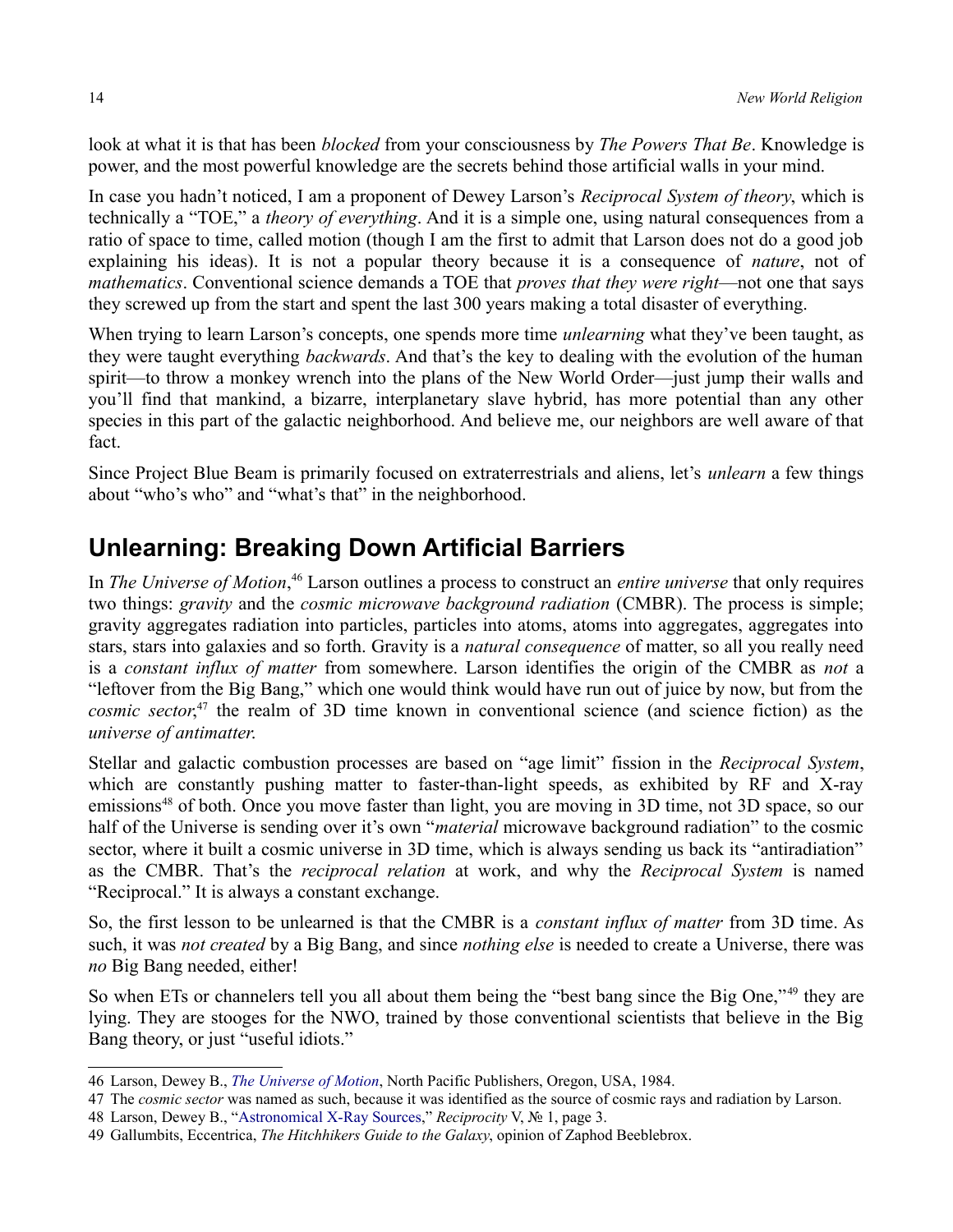Stars, as described by Larson and referenced in my other Papers, are constructed from this dust forming from the CMBR. That means they start out cold, warm up, get hot, hotter and extremely hot, until they blow apart in a supernova. The existing stellar evolutionary sequence is backwards, and since that is the basis of galactic evolution, that is backwards, also.<sup>[50](#page-14-0)</sup> And remember—all you need to create everything in this universe, is just *gravity* and the *CMBR*. Knowing the correct stellar evolutionary sequence allows us to learn of how stars evolve and produce planets, how planets produce life—and hopefully, ethical life.

A substantial part of *The Universe of Motion* is dedicated to stellar evolution. Summarizing, we find that stars grow in *generations*:

- 1. First generation stars are newly formed from dust and debris and have no planets. Any planetary matter in the vicinity would be sucked up into the new star, adding to the stellar mass. These stars are characterized by a single star, with no companion, and "clean" space around them.
- 2. Second generation stars form after the first generation star undergoes a supernova by getting too hot (Larson's *thermal limit*). The result is a *binary* star system: a red giant that is composed of the matter in 3D space and a white dwarf, where the old solar core imploded in space and is expanding in 3D time, giving it its compressed form with an inverse density gradient.<sup>[51](#page-14-1)</sup> Over time, these binaries move to the main sequence and repeat the supernova cycle.

There is a *possibility* of a solar system at this time, if the stellar core is spatially fragmented during the supernova. However, the white dwarf fragments would be small, cool off quickly, and most likely get sucked back into the sun while still in its giant phase, so they would be unlikely to produce planets having intelligent life.

3. Third (and greater) generation stars are either triple star systems, or single star systems with a collection of stable planets. Third generation stars, like our sun, Sol, are the generation of stars most likely to contain planets with intelligent life. They are identified as single red to orange stars with a large amount of surrounding debris (young with forming planets), or yellow to white with an asteroid belt and planets (middle aged with established planets).

# **ET Phone Home: Long Distance!**



We can now use a process of elimination to find where *real* ETs are likely to reside. A single sun without a debris field, like the stars of the Hyades, won't have any planets as they are  $1<sup>st</sup>$  generation stars. Binaries,  $2<sup>nd</sup>$  generation, are also out, as the stuff planets are made of is still locked up in that white dwarf companion. Triple star systems, like Alpha Centauri, are also out for the same reason—the planetary cores are still in the white dwarf component.

So let's take a look at what astronomers have recently discovered and graph them in the proper direction of stellar evolution, to find out where our ET

neighbors are, within a 45 light-year radius from Earth. See [Chart 1.](#page-15-0)

Examining the chart, it becomes apparent that many of the popular, ET-channeled stellar systems *don't seem to have any planets around them*, being first or second generation stars. They were picked because the names are well known by many cultures, and have been for centuries.

<span id="page-14-0"></span><sup>50</sup> A consequence of the reverse galactic evolution, the Andromeda galaxy is much *younger* than the Milky Way.

<span id="page-14-1"></span><sup>51</sup> Larson, Dewey B., ["The Density Gradient in White Dwarf Stars,](http://reciprocalsystem.org/PDFa/The%20Density%20Gradient%20in%20White%20Dwarf%20Stars%20(Larson,%20Dewey%20B).pdf)" *Reciprocity* XI, № 2 (Summer, 1981).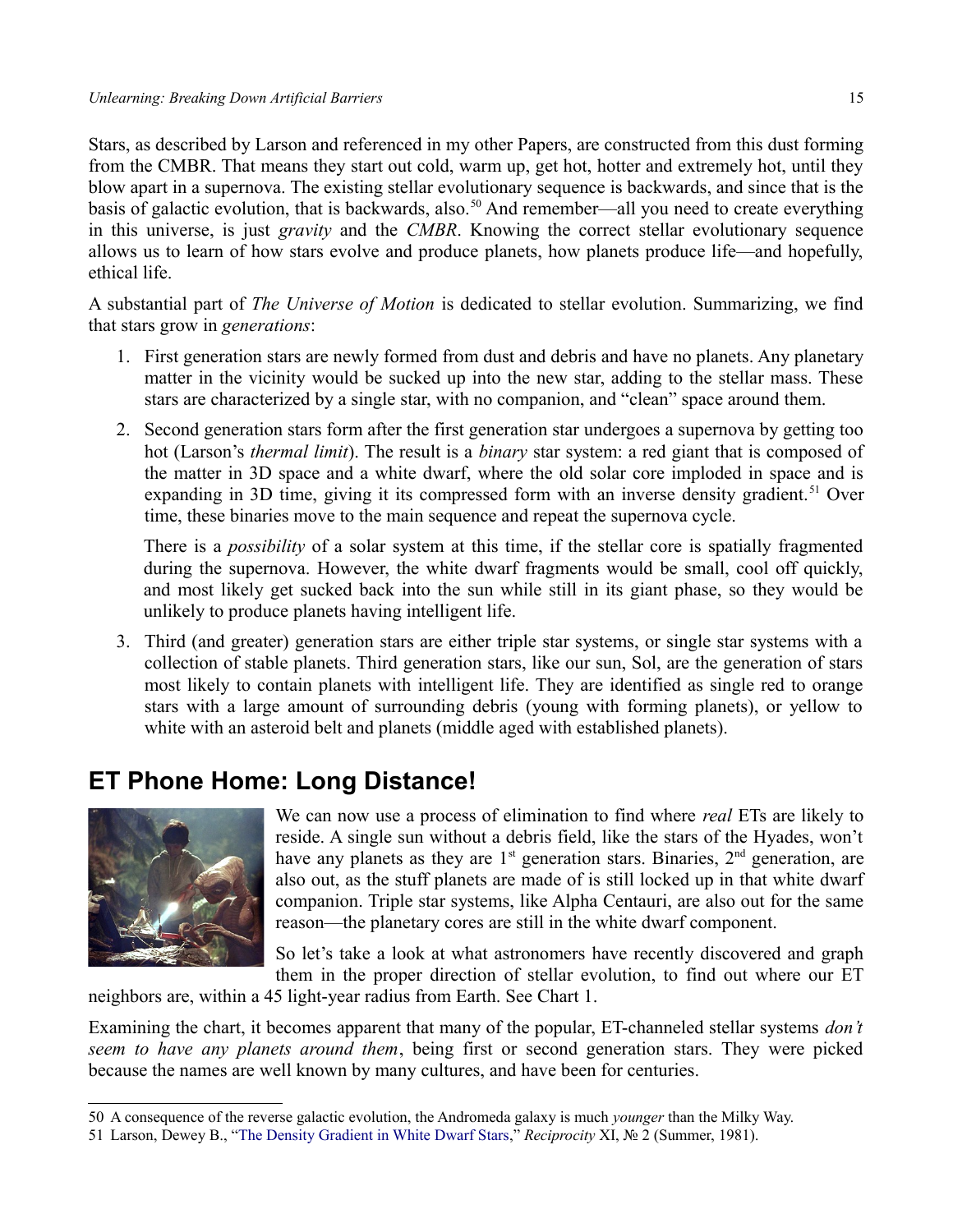

<span id="page-15-0"></span>Something becomes apparent: Sol, our solar system, is the *most evolved* solar system within this 45 light year range! We're the most advanced kids in the neighborhood. Tau Ceti, a G-class, yellow star much like our own, is a neighbor with planets—but those planets are *younger* than Earth, perhaps still back in the Jurassic period with dinosaurs running around. That also means a high magnetic ionization level, so the planetary environments would be *radioactive*—a similar problem the SMs faced here on Earth, during their colonization.

And yes, our sun is only about 20 *million* years old, according to the calculations of Prof. KVK Nehru of India, basing his computation solely on gravity and the available amount of matter in the area, including the CMBR.[52](#page-15-1) The estimated life span of a star generation, in the *Reciprocal System*, is approximately 100 million years, from dust to supernova.<sup>[53](#page-15-2)</sup>

So where *are* the ETs hiding? The stars most likely to have intelligent life would be 3<sup>rd</sup> generation, old enough to get by the worst of the early radiation levels, but not too old as the sun would become too hot with radiation into the ultraviolet and X-ray bands that would become destructive to life. What we are looking for are 3<sup>rd</sup> generation, G and F class stars:

<span id="page-15-1"></span><sup>52</sup> KVK Nehru, ["The Large-Scale Structure of the Physical Universe, Part II: Mathematical Aspects of the Cosmic](http://reciprocalsystem.org/PDFa/The%20Large-Scale%20Structure%20of%20the%20Physical%20Universe%20(KVK,%20Nehru).pdf)  [Bubbles,](http://reciprocalsystem.org/PDFa/The%20Large-Scale%20Structure%20of%20the%20Physical%20Universe%20(KVK,%20Nehru).pdf)" *Reciprocity* XX, № 2, Equation 21.

<span id="page-15-2"></span><sup>53</sup> Phoenix III, Daniel, *[Geochronology, Part 1 of the Hidden Origin of Homo Sapiens](http://reciprocalsystem.org/PDFa/Geochronology%20(Phoenix%20III,%20Daniel).pdf)*, discusses the problems with geologic dating, and how existing dates are substantially too large.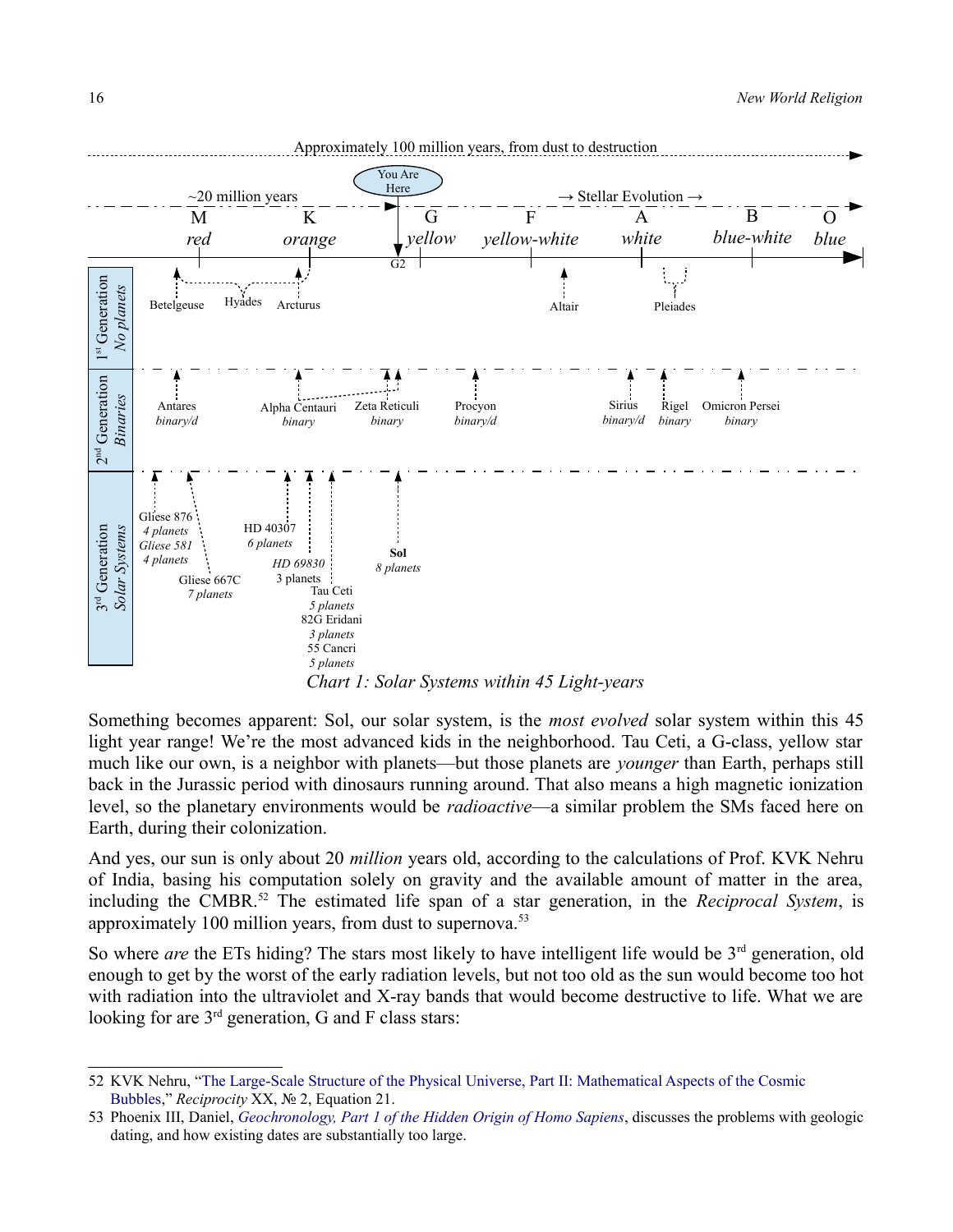#### *ET Phone Home: Long Distance!* 17

| <b>Star</b>               | <b>Planets</b> | <b>Stellar Class</b> | Distance $( y )$ | <b>Relative Age</b>         |
|---------------------------|----------------|----------------------|------------------|-----------------------------|
| Kepler-11                 | 6              | G4                   | 1999             | Younger                     |
| Nu <sub>2</sub> Lupi      | 3              | G2                   | 47               | Same                        |
| Kepler-9                  | 3              | G <sub>2</sub>       | 2754             | Age                         |
| HD 10180                  |                | G <sub>1</sub>       | 127              | Older<br>(More<br>Advanced) |
| 47 Ursae Majoris          | 3              | G <sub>0</sub>       | 46               |                             |
| HD 1461                   | 4              | G <sub>0</sub>       | 76               |                             |
| HD 96700                  | $\overline{2}$ | G <sub>0</sub>       | 83               |                             |
| HD 169830                 | $\overline{2}$ | F <sub>9</sub>       | 119              |                             |
| <b>Upsilon Andromadae</b> | 4              | F8                   | 44               |                             |
| HD 60532                  | $\overline{2}$ | F <sub>6</sub>       | 83               |                             |
| HD 8799                   | 4              | F <sub>0</sub>       | 129              |                             |

If I were looking for intelligent ETs in the area, my choice would be HD 10180, which is a few thousand years further along in evolution than we are, with a large, 7-planet solar system that is similar to our own. With similar conditions, similar life may evolve. But, I've yet to run across hyperintelligent, pan-galactic ETs (or even mice) that come from HD 10180, a star so insignificant our astronomers never bothered to give it a "real" name.

### **Conclusions**

There is an active, ongoing program to suppress the spiritual growth of humanity, being implemented by those folks that consider themselves to be the direct descendants of the gods. They have positioned themselves as royalty and political leaders, priests and gurus, and the leaders of the military-industrial complex. Like the Kings of old, they consider their "genetic purity" of ancestry to be the dictate for their rulership of the planet and the only reason the remainder of mankind is allowed to exist is to be their slaves. Their *modus operandi* is rivalry and competition, using the tools of technology.

You have been trained to believe that the "man in the mirror" is who you *really are*, having about as much substance as your reflection. The powers that be are experts at manipulating reflections and have used it to their advantage to make sure you never realize that there is something real and tangible *casting* that reflection.

Through control of education, they have you believing everything is backwards so you cannot see the consequences of Nature. Even if you try to take a step forward, they have all the spiritual avenues well guarded with the "ascended master" of your choice. So, *buyer beware*.

Correcting the stellar evolution shows that our solar system is the most evolved in the immediate area of nearly 100,000 cubic light-years, and there are not a whole lot of similar solar systems nearby. But, astronomical research has shown that there are hundreds of "up and coming" solar systems circulating about red and orange stars that *will* become viable in the near future for explorers and colonists.

The natural consequences also indicate that the majority of suns that channeled sources claim to be from, *do not have planets*, hence the logical conclusion is that they are *part* of this spiritual misdirection. Most of these sources also claim "mass ascension," where you can receive all the knowledge in the Universe, just by sitting on your butt sucking a brew, watching people beating up each other on sports shows. I ask, "could anyone of reasonable intelligence actually believe this?"